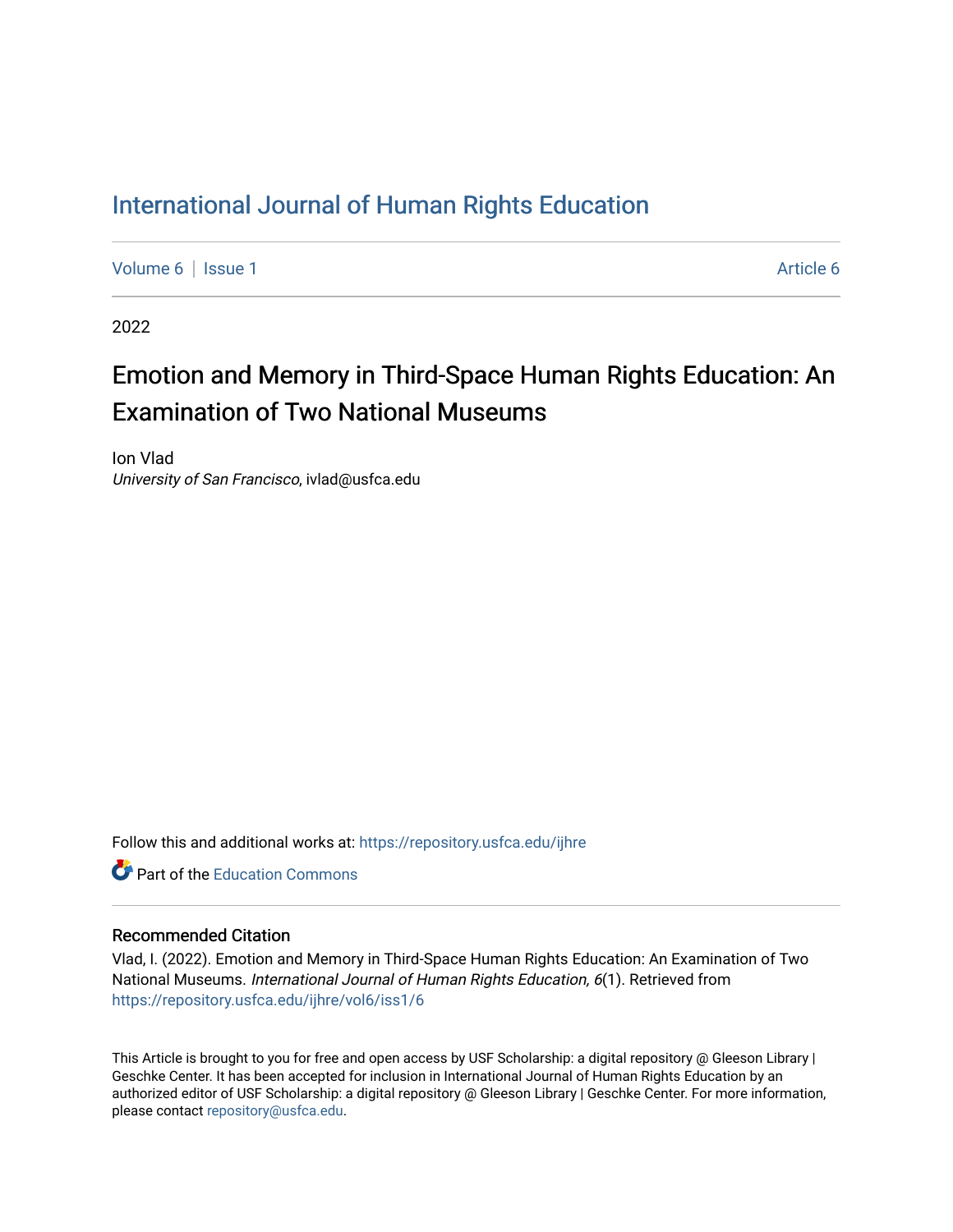# Emotion and Memory in Third-Space Human Rights Education: An Examination of Two National Museums

Ion Vlad\* University of San Francisco

#### **Abstract**

*This article presents a comparative analysis of human rights education at the National Center for Civil and Human Rights in Atlanta, USA (NCCHR) and the Canadian Museum of Human Rights (CMHR) in Winnipeg. Specifically, what is analyzed is the role of emotion and memory in the construction of the exhibits and the impact on the visitor. The investigation is based on the author's field observations at these two locations and interviews with staff. The museums are viewed as third spaces of education, situated somewhere between the home and the school, which presents particular dialogic openings in terms of human rights and peace pedagogies. The NCCHR and the CMHR are found to emphasize visceral and emotional experiences, over purely intellectual ones.* 

<sup>\*</sup> **Ion Vlad**, a native of Romania, is the director of The Miner Anderson Family Foundation and a writing consultant and guest lecturer at the University of San Francisco's School of Education. His research background and interests are in human rights education and peace education. [ivlad@usfca.edu](mailto:ivlad@usfca.edu)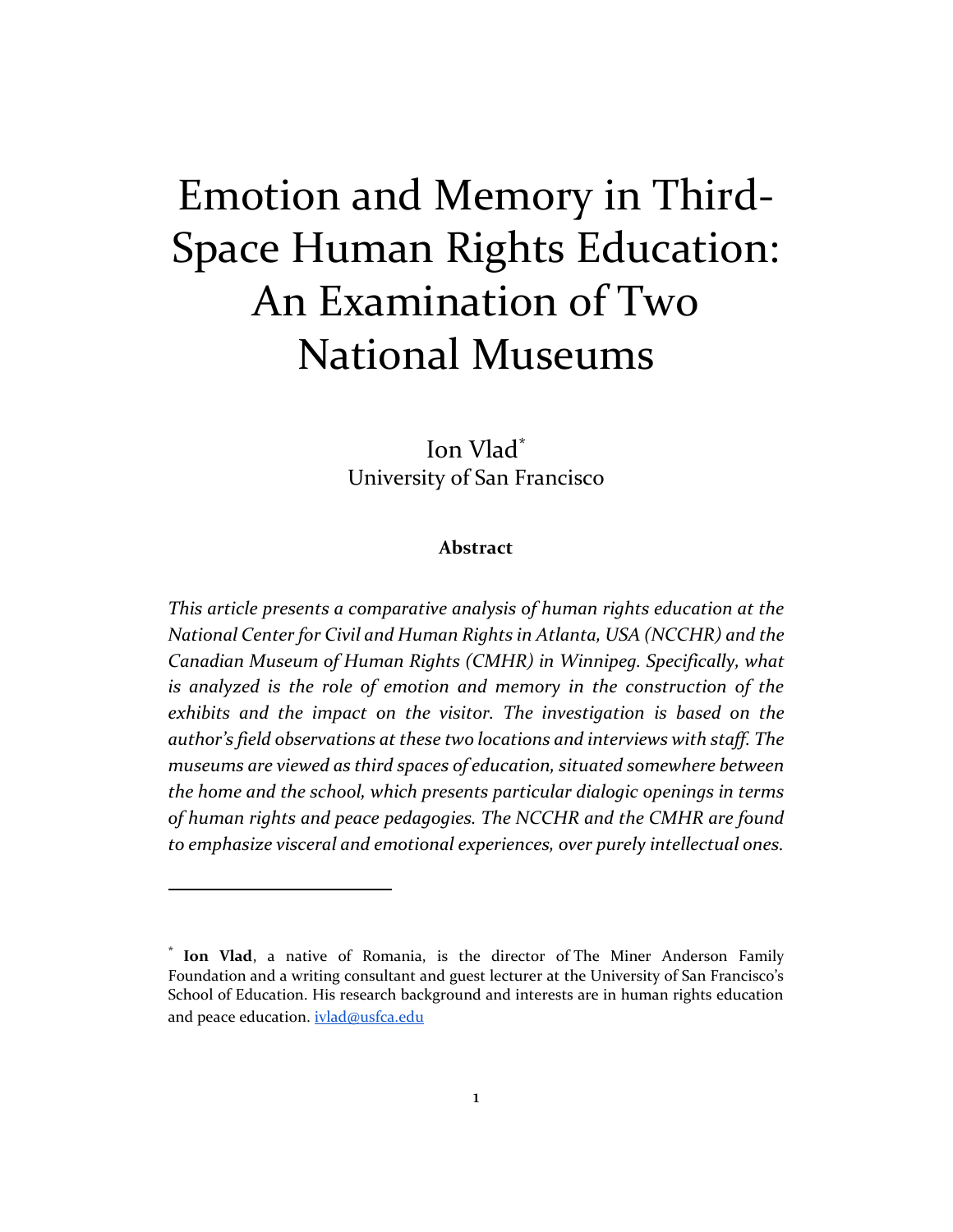*Furthermore, traumatic content is not avoided. Rather, it is placed at the forefront. In terms of memory, the past-present continuum is underlined by subverting chronology and through the thematic juxtaposition of content. Finally, there is a call for activism that goes beyond strict commemoration.* 

**Keywords:** Third-space education, Museum education, Critical peace education, Human rights education, Dialogism

hird-space education in human rights is carried out very powerfully at various national museums around the world. Two major instances are the United States' National Center for Civil and Human Rights Third-space education in human rights is carried out very powerfully at various national museums around the world. Two major instances are the United States' National Center for Civil and Human Rights and the Canadian Muse of this study is to trace and exemplify how these two institutions utilize the interplay of emotion and memory in order to build transformative educational experiences.

In the first part of the study, I discuss the notion of the museum as a non-formal, pedagogical third space, situated outside both schools and homes. Secondly, I provide a brief overview of the specific possibilities of museum education, in its most recent framing and understanding. Subsequently, I describe how human rights education tends to be carried out in the museum setting, and the role of the human rights museum.

This is followed by the rationale for the study, which centers around the need to explore the immersive interplay of emotion and memory in these presentations, an aspect that is often overlooked due to the classic preoccupation with intellectual content. Finally, the findings section provides ample exemplification of how these two institutions engage in specific pedagogies along these lines, followed by a short summation of the possibilities of the postmodern human rights museum.

The analysis reveals human rights museums to represent third spaces of immersivity and visceral participation, where the emphasis is often placed on generating memorable emotional experiences, rather than simply conveying information. This form of museum pedagogy can augment what happens in classrooms and provide visitors with a sense of awareness, reflection and empowerment that is hard to recreate in formal school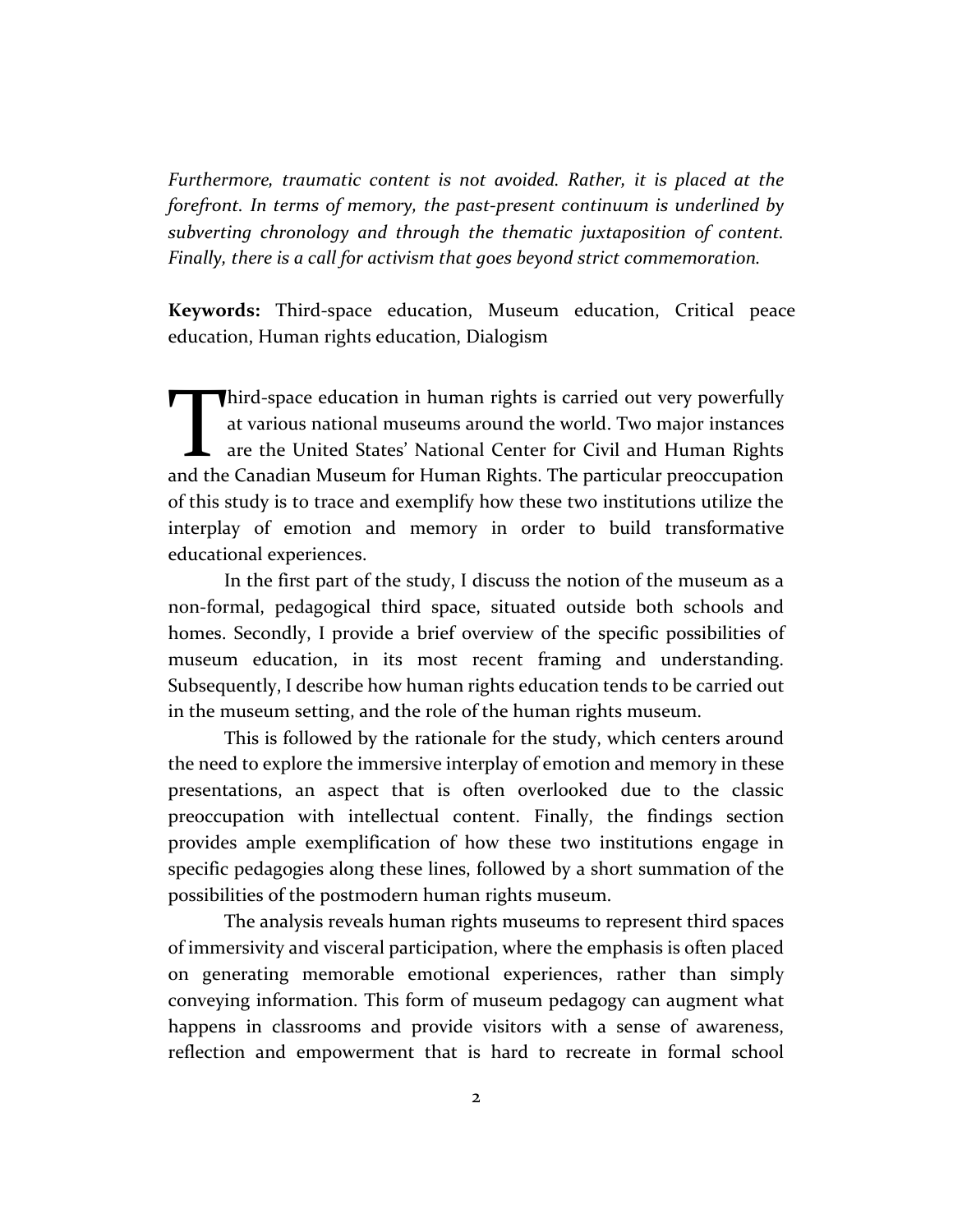settings. Human rights education in these two institutions presents multiple examples of resonant contestation of metanarratives and does not shy away from confronting uncomfortable, even shocking, truths.

#### **Museums as Third Spaces of Education**

The museum setting is a non-formal space of learning, situated somewhere between schools and homes. Another manner to describe the originality of such pedagogical places is to define them as "third spaces." In one of his works on cultural theory, Homi Bhabha defines the postcolonial positionality, in particular, and the postmodern identity, in general, as one of hybridity, dislocation, and amalgamation (1994, p. 1). Knowingly or not, many human beings are presently inhabiting mental and cultural places of neither/nor or hither and thither. Colonialism, globalization, and the inherent interchange and borrowing between cultures have led to complex, multifaceted, pluralistic identity formations. Now more than ever, cultural purity is an illusion. Having said that, these unstable borderline locations are not necessarily negative or detrimental. On the contrary, these third spaces can become vibrant places where new understandings emerge, where one can go beyond traditional, binary oppositions.

Thus, a third space is a space of translation,

a place of hybridity, figuratively speaking, where the construction of a political object that is new, *neither the one nor the other*, properly alienates our political expectations, and changes, as it must, the very forms of our recognition of the moment of politics. (Bhabha, 1994, p. 25)

What is particularly relevant in this passage, as it pertains to museum education, is the emphasis on unexpectedness, reinterpretation of historic moments, and inclusiveness as opposed to division, in a new design. This is a definition of open-endedness and re-articulation that challenges established norms, without being necessarily adversarial. Thus, third spaces do not aim to demolish previous knowledges but rather to *add* to them.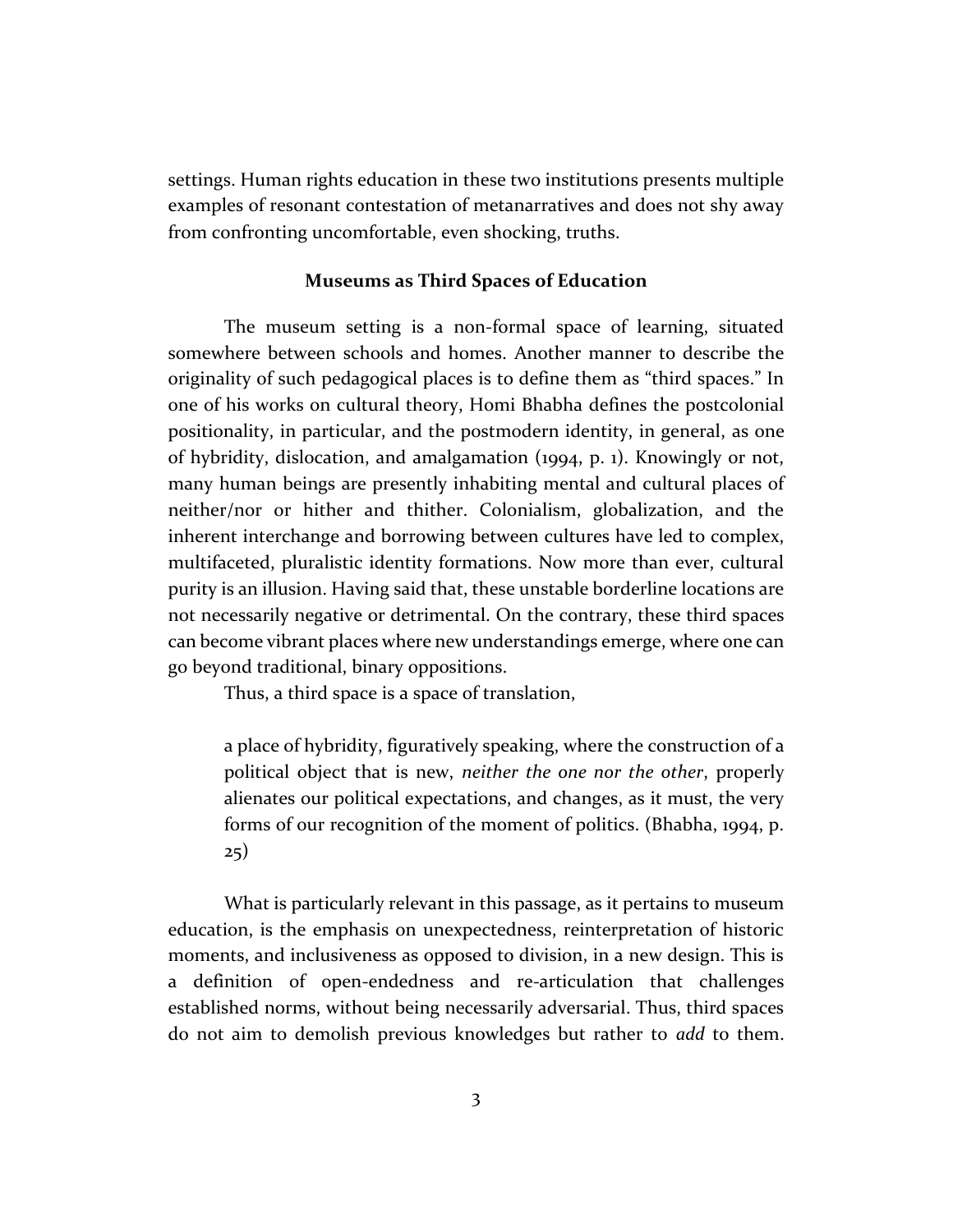Everything that has already been said is taken into account and re-birthed, enriched with a fresher and greater complexity. Shallow oppositions, like 'clashes of civilizations,' are left behind. Ideally, "by exploring this Third Space, we may elude the politics of polarity and emerge as the others of our selves" (Bhabha, 1994, p. 39).

The all-encompassing nature of third spaces is rendered convincingly by Edward Soja:

*Everything* comes together in Thirdspace: subjectivity and objectivity, the abstract and the concrete, the real and the imagined, the knowable and the unimaginable, the repetitive and the differential, structure and agency, mind and body, consciousness and the unconscious, the disciplined and the transdisciplinary, everyday life and unending history. (1996, p. 57)

While this convergence of multitudes could become overwhelming, it can also fuel inspiration and the conceptualization of new solutions. As Harvey (1973) underlines, social processes are not only spatial but also as complex, convoluted, and intertwined as third spaces can be (p. 11). Nevertheless, the advantage of this seemingly chaotic open-endedness is its malleability. There is a lot of room for human agency and critical thinking. "Space becomes whatever we make of it during the process of analysis rather than prior to it," writes Harvey (1973, p. 13). This is a wonderful summation of the unprecedented openings offered by third-space pedagogy, such as museum education. Along the same lines, Bruyneel (2007) acknowledges the power of third spaces to reshape discourse, critique false choices, and defy artificial divisions (p. 217).

#### **Museum Education**

The non-formal learning space of museums has the potential to stimulate critical reflection, concern for social justice, and collective memory in the most interactive manner. The marginality of certain disenfranchised groups can be underlined and critiqued with vivid immediacy in these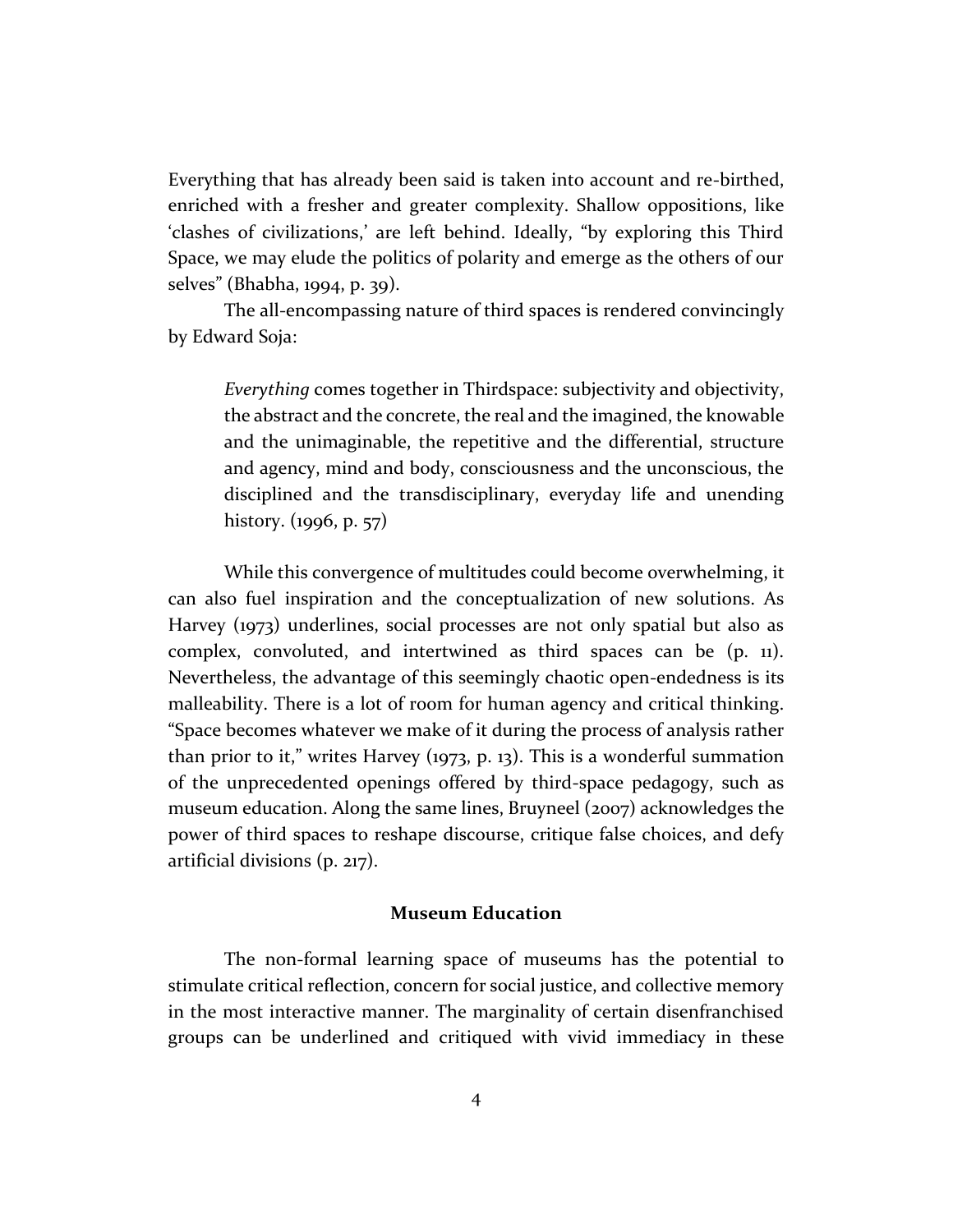settings. Visitors can reinvigorate their own sense of identity, humanity, and compassion while learning about the experiences of others. When used dialogically, a museum can engage, challenge, and liberate. Furthermore, museums are reconstructive places where memory is reaffirmed or redefined. Like any other learning institution, a museum exists in a certain socio-political climate and is shaped by it to a significant extent. Consequently, hegemonic and counter-hegemonic elements often coexist in the same space (Hein, 2006). Indeed, the potential of museums to indoctrinate with biased and prejudiced narratives should always be acknowledged. As Christy Coleman (2006) points out, past exhibits on Indigenous and African American groups have "often reinforced stereotypes rather than illuminated the dynamics of depicted peoples' values and beliefs or cultural expressions" (p. 151). Such mystifications demand continued and renewed vigilance.

Susan Crane (2000) notes that exhibitions are especially evocative places where the objective encounters the subjective, while vibrant interplays between memory and museums emerge. Consequently,

The widening gap between the histories created in the academy, whether of art, nations, or science, and the memories sustained by the publics in the interests of collective memory and identity, while often remarked on or lamented by scholars, is possibly the place where a reconsideration of the role of museums in modern culture must begin. (Crane, 2000, pp. 6-7)

There is clearly a shift toward a more pluralistic and less dogmatic display of memory in the museum (Dubin, 1999; Janes, 1997; Molineux, 2016; Sandell, 2007). As publics and stakeholders become increasingly more diverse, administrators and curators are challenged to incorporate a multitude of pasts, instead of the formerly established dominant metanarratives. In this sense, Steven Conn (2010) observes that there is a growing contestation of "the single, authoritative voice with which the museum spoke to the public" (p. 199). In the context of the United States, this contestation is largely an expression of the multiculturalist and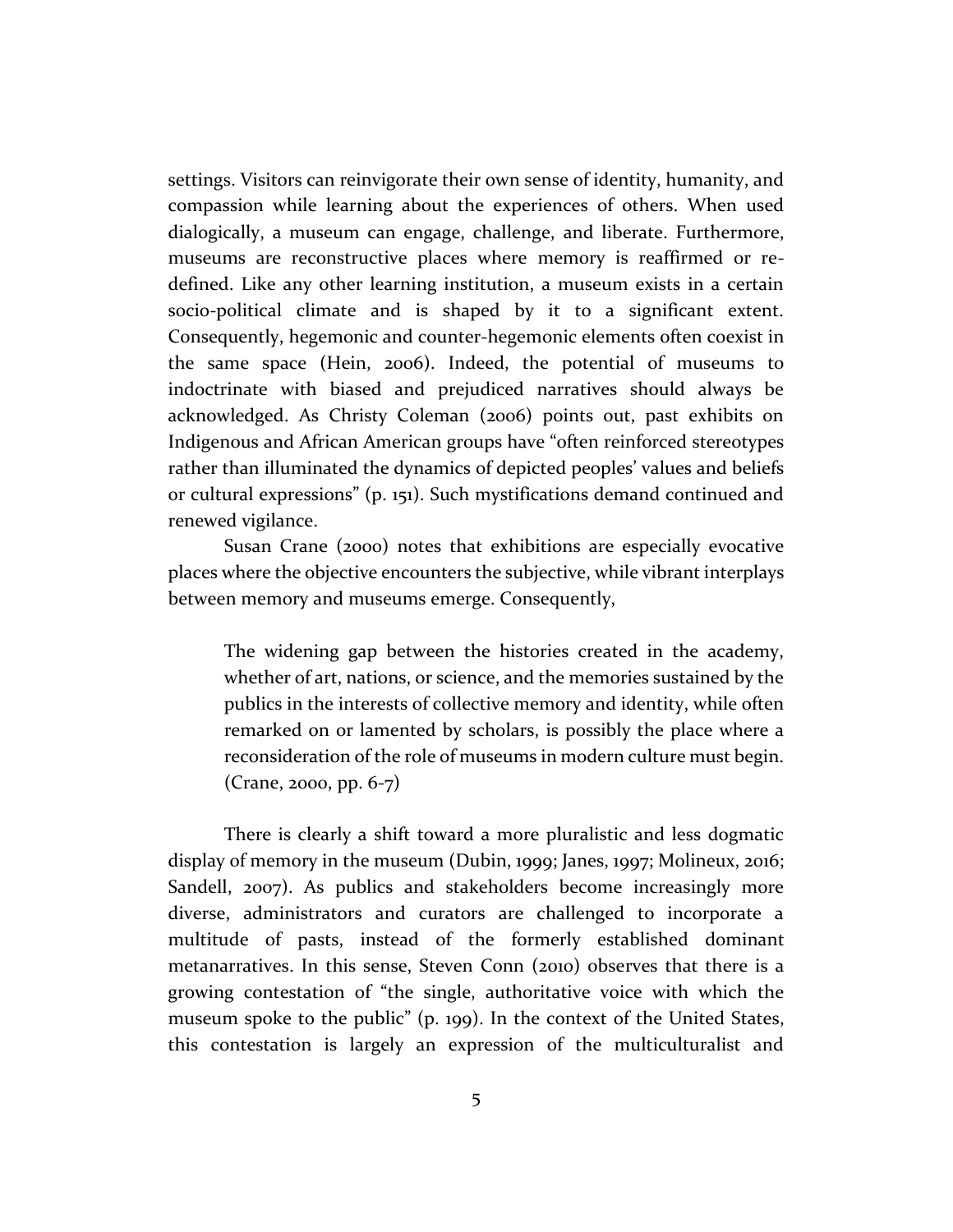postcolonial criticism that has emerged in the postmodern paradigm (Lavine & Karp, 1991).

Scholars have noted the potential for museums to instruct in unprecedentedly dialogic ways. Tine Seligmann (2016) depicts museums as informal and "alternative spaces" of education (p. 73). Similarly, van den Dungen and Yamane (2015) describe the third-space pedagogy and nonformality of the museum as particularly engaging. Even more so than the classroom, museums have the capacity to interactively reconstruct "the excitement, and hands-on experience, that is associated with the teaching of chemistry in the laboratory" (van den Dungen & Yamane, 2015, p. 213). Furthermore, children are able to learn alongside parents, grandparents, friends, and museum professionals. The learning process is no longer limited to just classmates and teachers. Rather, the museum is a space situated somewhere between homes and schools.

As mentioned, the originality and privileged position of these pedagogic sites has to do primarily with the fact that they can provide a high degree of interactivity (van den Dungen & Yamane, 2015). According to Nina Simon (2010), an engaging, vibrant, and viable 21<sup>st</sup>-century museum should facilitate genuine participation. Thus, three conditions have to be fulfilled: the institution has to be (1) audience-centered, (2) allow individuals to construct their own meanings, and (3) encourage constant feedback (Simon, 2010, p. ii).

Along these lines, Molineux (2016) describes how dialogic museums disseminate third-space pedagogies centered on "sharing authority" and utilizing the "community as agents" (p. 215). First, these institutions consult the communities they serve in order to collect relevant stories and interpretations of specific events. Second, there is an emphasis on visitor evaluations and feedback, both formal and informal. Third, individual participation is stimulated throughout the visit, in a manner that turns the visitor from observer into actor. Fourth, the community is allowed to become the co-creator and co-curator of the displays, as "the relationship and degree of authority is negotiated in developing the exhibition" (Molineux, 2016, p. 215). Fifth, open exhibitions link the museum experience to current projects that unfold in the rest of society and demand civic engagement. Finally, the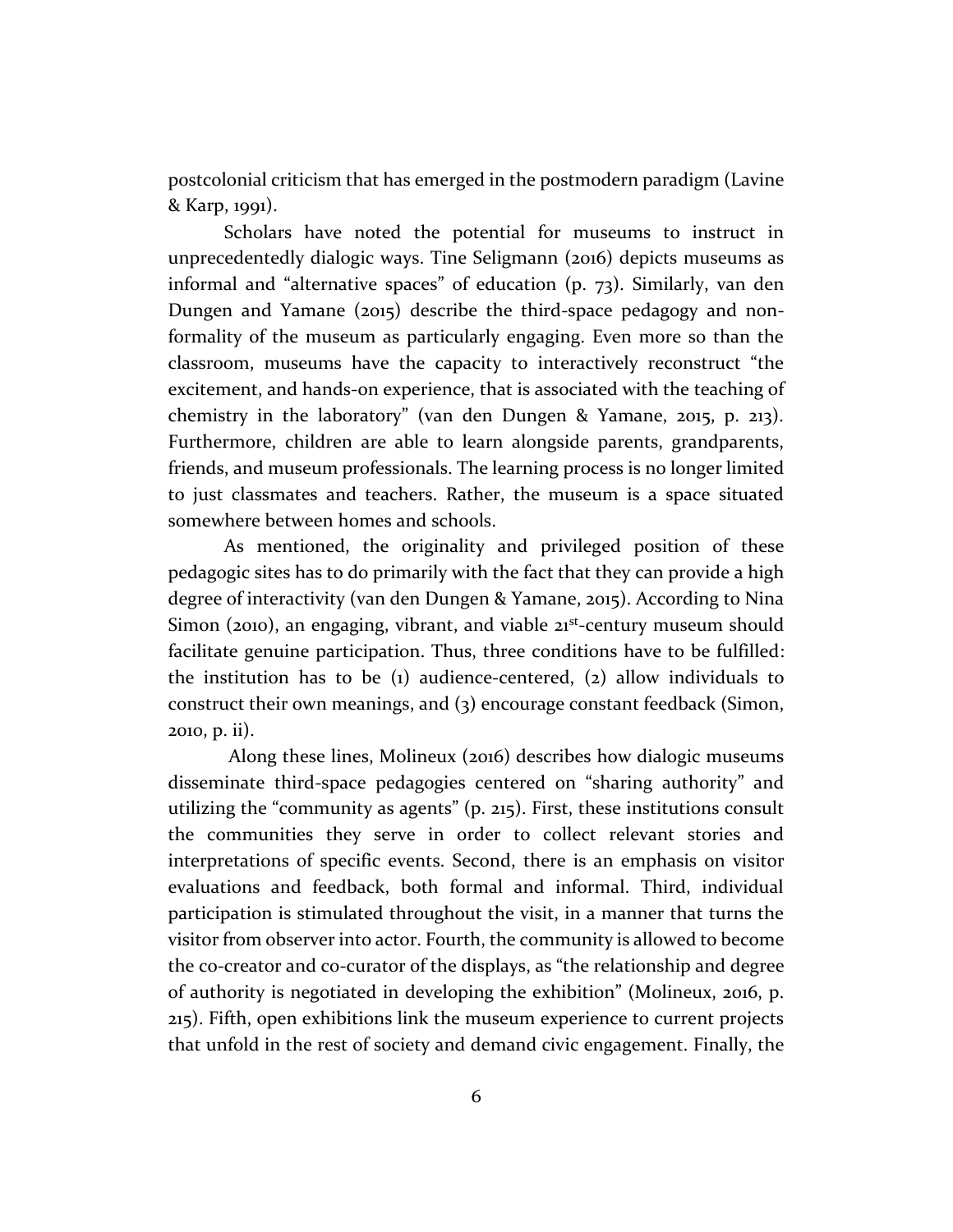community curation/hosted exhibitions approach "turns over all curatorial authority to the community" (Molineux, 2016, p. 215).

The refreshing open-endedness of museums as third spaces can be conducive to liberating contestations of the status quo. From this standpoint, Michael Fehr (2000) writes about the "ironic museum," one in which "legitimized taxonomies" are challenged and subverted (p. 59). In this context, a healthy dose of skepticism undermines traditional understandings and leads to new articulations of the museum space. These spatial reconfigurations have one superseding goal in mind: to achieve more harmony between subject matter and structure, to the point where the two become one. Thus, the "autopoetic" exhibit allows content and design to interact fully and freely. There are no canonical preconditions. Instead, historicity is perpetually underlined, while the visitor is permitted to ponder the fact that reality is socially constructed. As the author argues, it is preferable to "conceptualize the museum as a space whose inner organization matches what it organizes and thereby enables us to shift to a new, structural perception" (Fehr, 2000, p. 59).

#### **Human Rights Education in Museums**

As the rhetoric of human rights has gained in intensity, authority, and relevance over the recent decades, this interest has also been reflected in the creation and consolidation of numerous human rights and peace museums. Jennifer Carter (2015) observes that museology has been "responding to broader manifestations in political society" (p. 209). One such manifestation has been the global mainstreaming of human rights discourse and activism. Increasingly, nation-states have engaged in pushing the precepts of the United Nations Universal Declaration of Human Rights (1948) to the forefront of their agenda, at least on paper. Similarly, numerous museums have made the same document the fundamental part of their ethos. Consequently, the Federation of International Human Rights Museums (FIHRM) was established in 2008. According to its mission statement,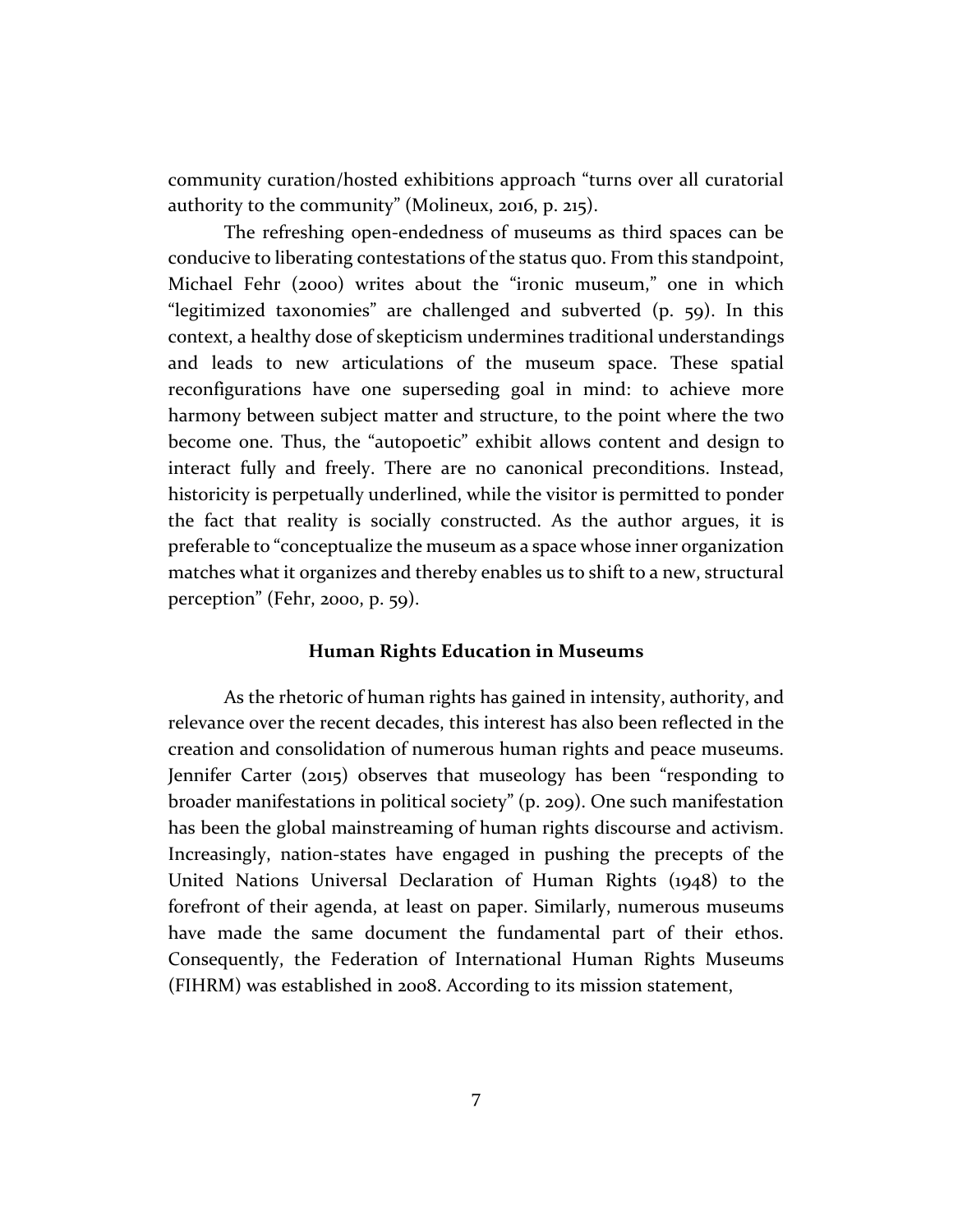FIHRM encourages museums which engage with sensitive and controversial human rights themes, such as transatlantic slavery, the Holocaust and other instances of genocide, and the plight of many indigenous peoples, to work together and share new thinking and initiatives in a supportive environment. ("Federation of International Human Rights Museums," 2016)

Many museum professionals have started to realize that if museums lose their social value, they become irrelevant. Therefore, "As places where ideas are explored, museums are finding there can be no more important role than that of fighting for human rights for all" (Fleming, 2012, p. 252). From this standpoint, human rights museums are viewed as political, non-neutral, and transformative institutions where social injustice is actively challenged (Fleming, 2016). The inherently political nature of this type of museum has to do with the fact that the fight for equity is always impacted by politics. Along the same lines, neutrality is arguably an illusion and should not even be a goal. Fundamentally, every exhibit is an expression of a certain viewpoint. In the fight for social justice, museums have to side with the oppressed and the marginalized. In essence, human rights "museums can and should change lives" and "have a role in the democratization of society" (Fleming, 2016, p. 79).

Terrence Duffy (2001) defines human rights museums as museums of "human suffering" (p. 10). He goes on to classify these institutions into several categories. "Museums of remembrance" serve as places where past tragedies are reflected upon and lessons are learned to avoid their repetition. In this sense, the Peace Memorial Museum in Hiroshima is a powerful example. "Holocaust and genocide museums" expose instances of mass extermination and ethnic cleansing from across the globe. Exemplary in this regard are the Yad Vashem Center in Israel or the Holocaust Museum in the United States. "Museums of slavery and the 'slave trade'" mark the legacies of this abusive practice in the New World. The best and most recent illustration of such an establishment is the National Museum of African American History and Culture, which opened in 2016 in Washington, D.C. and hosts a large section on slavery. "Museums of African-American civil rights" are also related to the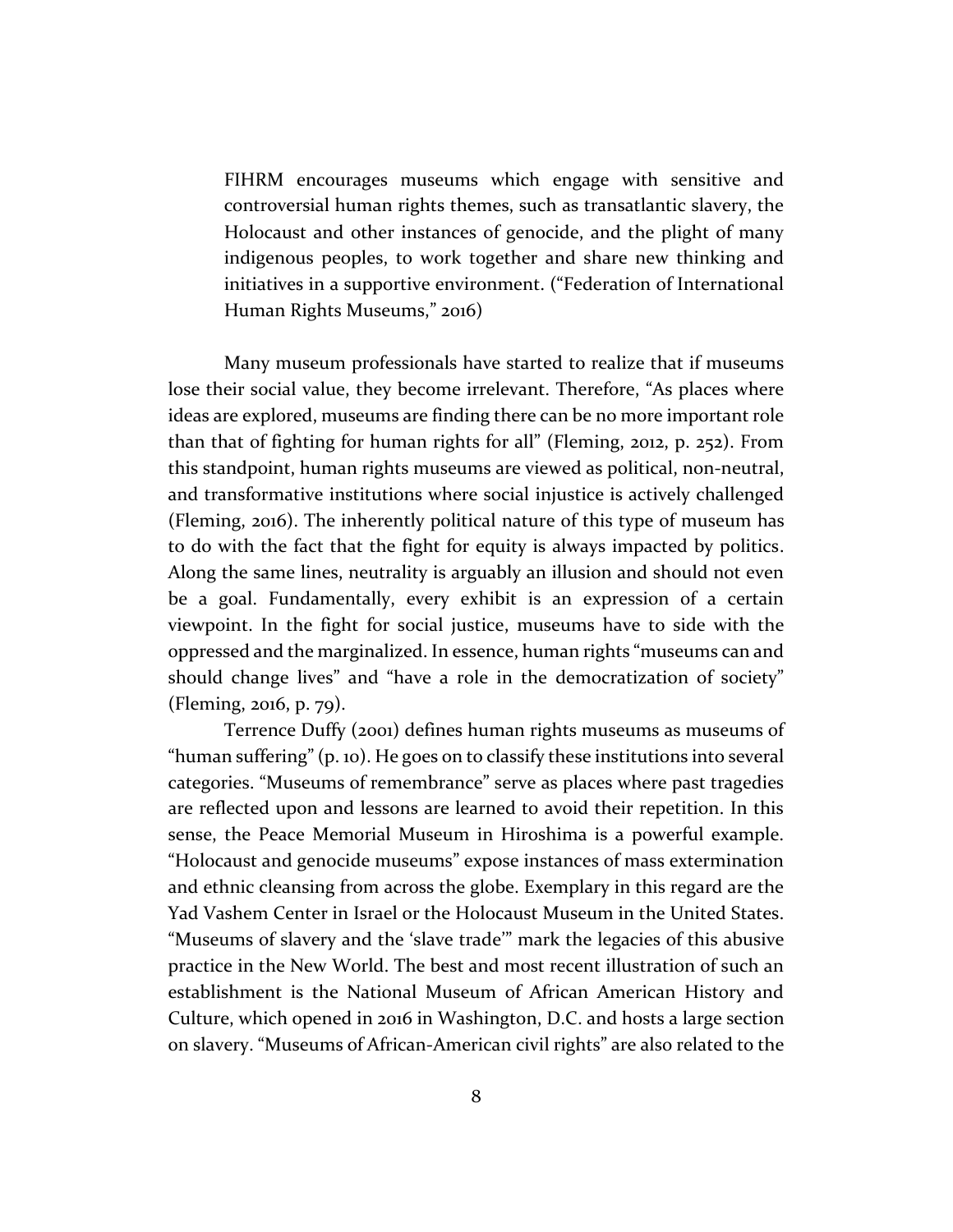marginalization and struggle for equity of Black Americans. Examples of these institutions can be found in Atlanta, New York, and Boston, among other major cities. Finally, "prison museums and museums of torture" evoke the physical and emotional abuse suffered by unjustly incarcerated individuals at the hands of oppressive states and regimes. One of the most eloquent examples in this category is the Robben Island Museum in South Africa, where Nelson Mandela was imprisoned for nearly three decades (Duffy, 2001, pp. 10-15).

As evidenced, human rights museums serve a variety of functions, including "social reconciliation, reparation, symbolic memorialization, calling to action," and imagining a more just social order (Busby, Muller and Woolford, 2015, p. 1). It is important to underline that these institutions do not concentrate exclusively on the past. They are also proactive in their efforts to construct less violent futures. From this standpoint, the proliferation of human rights museums signals a museological turn away from objects and toward ideas, arguments, visions (Jacob, 2015). The impact of human rights education on museums has inaugurated a fresh critical lens in curatorial practices (Carter, 2015). There is a new understanding that a museum has an important social and political responsibility to fulfill, as structures of oppression still exist and must be confronted.

#### **Emotion and Memory in Human-Rights Museum Education**

One of the fundamental tasks of museums is to construct and deconstruct the past. Visitors enter these spaces in order to remember and to allow history to inform the present. In the process, the identities of nationstates, groups, and individuals are reconsidered and reflected upon. The museum experience can either reinforce common preconceptions or challenge and complicate them to the point where they are undermined and left behind.

Silke Arnold de-Simine (2013) acknowledges the contested predicament of present-day museums as places where historical events are both represented and critiqued. The author defines "memory museums" as contemporary museum spaces that emphasize sensorial and emotional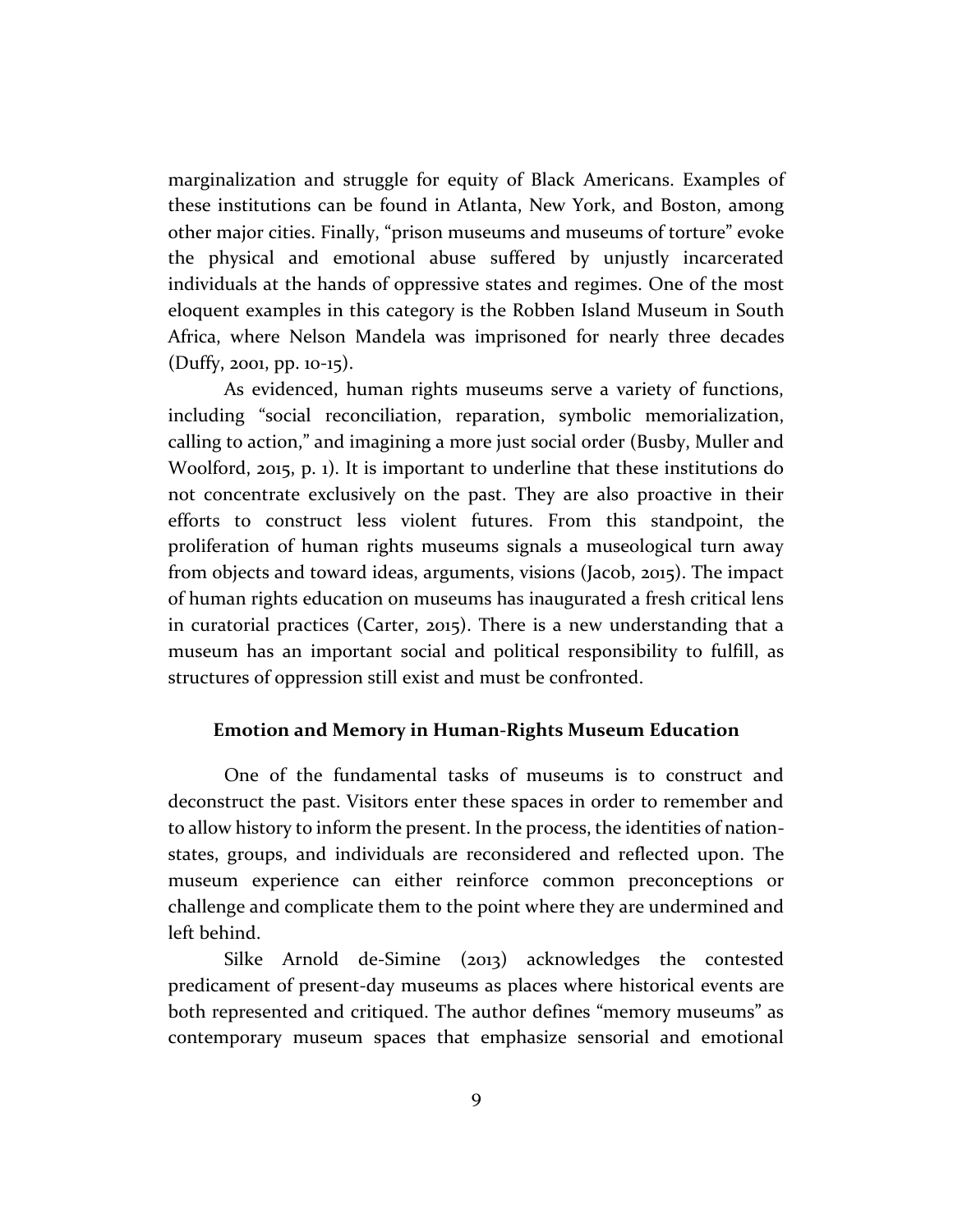experiences over intellectual ones, operating dialogically at the intersection of many power interests, like local communities, policymakers, and funders. Such places generally strive to memorialize troubling pasts democratically and inclusively, as they often display a variety of viewpoints belonging to eye witnesses, critical commentators, or previously marginalized groups. Thus, multiple memories coexist, interacting to shape these third-space environments of learning and reflection. In this analysis, many of today's most engaging museums go beyond simply providing information and knowledge. Instead, "The ethical imperative to remember is taken to its literal extreme: visitors are asked to identify with other people's pain, adopt their memories, empathize with their suffering, reenact and work through their traumas" (Arnold de-Simine, p. 8). This is clearly a psychological test. While taxing and uneasy, ultimately the process can become cathartic.

By focusing primarily on the preservation of individual and collective memories, museums emerge as narrative spaces where history is personalized. As the emphasis on objects and artifacts is diminishing, personal narratives and recollections take center stage. Increasingly, today's museums are expected to turn these private remembrances into institutionalized public practices that shape present identities. In essence, "The museum as an institution has acquired the role of society's memory" (Arnold de-Simine, 2013, p. 11).

According to Sherene Suchy (2006), connection and recollection are two of the essential functions fostered by the exhibitive spaces of museums (p. 50). However, a top-bottom or trickle-down view of the contemporary museum experience is no longer satisfactory when discussing memory and identity formation. This perspective leaves out the counter-hegemony of both individual agency and the museum itself. As John Falk's (2009) "identity-related motivation model" points out, visitors actively contribute to the museum experience by reconfiguring what they see through the lens of their specific positionality and need. They are not passive recipients but involved participants who engage critically with the content and can impact ulterior curatorial decision-making through feedback. Furthermore, there is significant data to suggest that museum goers enjoy having their assumptions challenged, tested, and enriched (Arnold de-Simine, 2013; Falk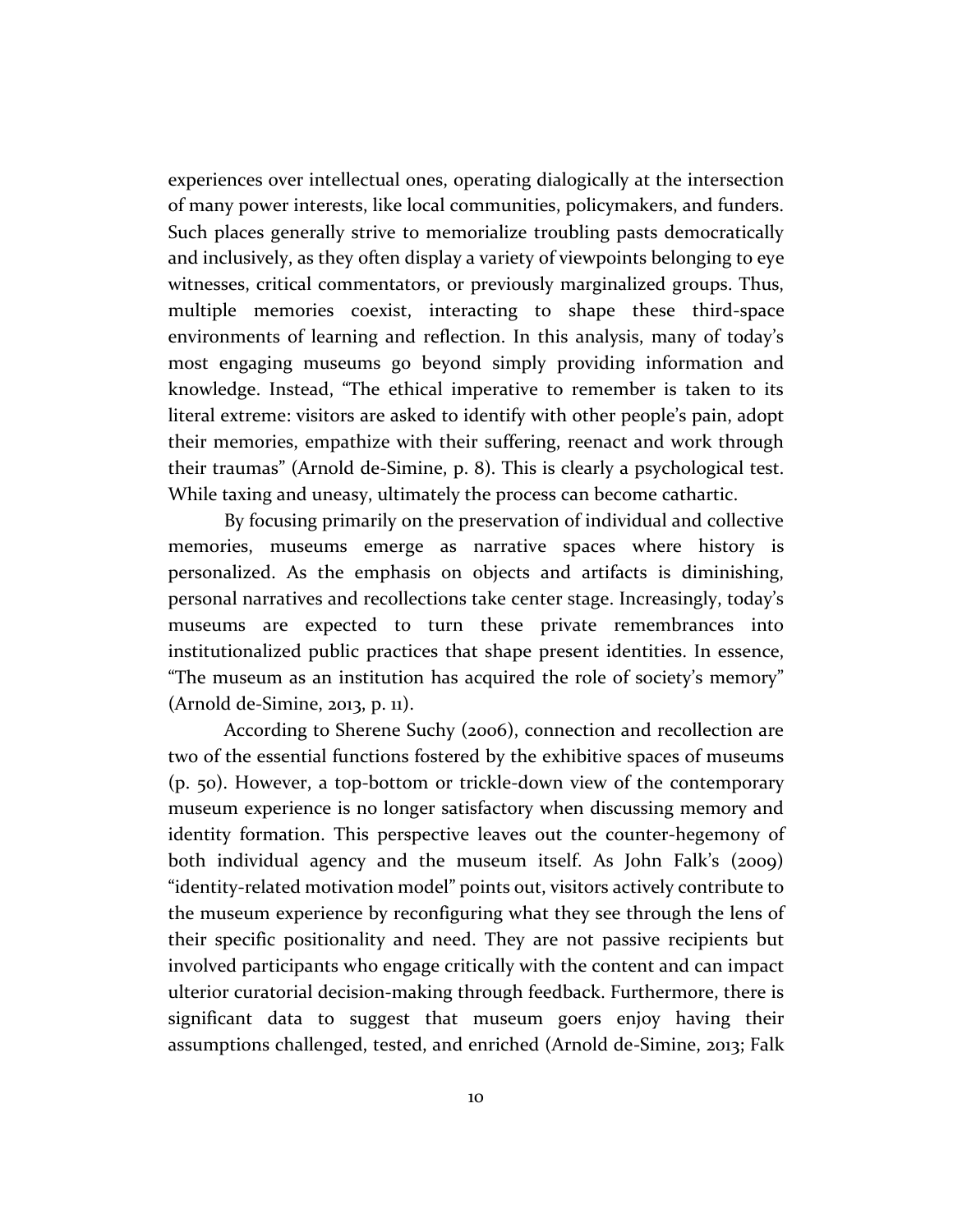and Dierking, 2013). Indeed, it is appropriate to think of "a successful museum learning experience as a transformative one" (King, 2016, p. 5). In conclusion, what emerges is a complex picture, where a plurality of memories and identities is becoming the norm. Notably, the overall permutation in discourse and display appears to be from public history to private memory (Arnold de-Simine, 2013, p. 11).

Along with the emphasis on personalizing the past, there has been an equally sustained effort on the part of museums in recent years to stimulate people's emotions. Arguably, empathy is at the center of the contemporary museum experience, especially in the case of human rights and peace museums. Present-day displays strive to compel the visitor to adopt the perspective and understand the suffering of victims of atrocities. This induced identification is expected to trigger not only compassion but also a commitment to social change (Arnold de-Simine, 2013, p. 13).

Instead of sanitizing history and making it more digestible, a confrontation with the past in all of its gruesome injustice can be powerful and uncompromising enough in order to shake the consciousness of a museum's visitors. They are expected to literally relive the experiences of the ones who suffered. In a certain sense, the museum has to 'wound' the visitor. The sharing of grief, hardship, and alienation is presumably conducive to feelings of solidarity and renewed vigilance. In this context, even trauma is viewed as a relevant means to gain knowledge, if some form of hopeful empathy is eventually achieved through catharsis (Arnold de-Simine, 2013).

Along these lines, strong and often very difficult emotions are evoked at the new National Museum of African American History and Culture (NMAAHC) in Washington, D.C. Here, part of the overall intent is to create discomfort in order to underscore the continuing obligation to build a better world. In this sense, artifacts include iron shackles with very tight diameters used to immobilize slaves on ships during the trans-Atlantic slave trade. These objects are expected to speak louder than words and aim straight for the heart. The shackles, "Despite their small size, deliver a gut punch by summoning the horror and humanity of the slave trade in a way that no history textbook could ever do" (McGlone, 2016).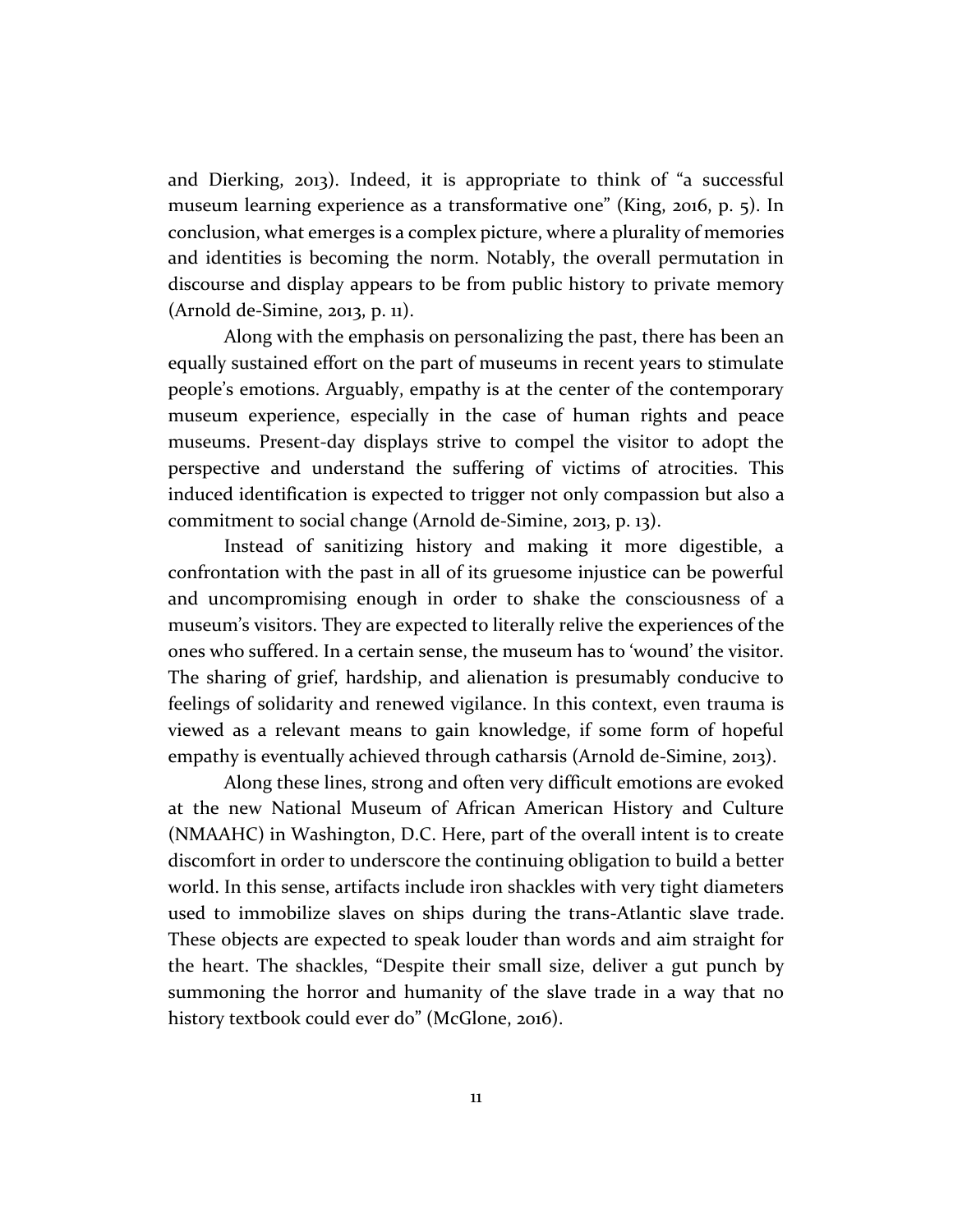The element of shock, even unpleasantness, has become instrumental to contemporary museums (Logan and Reeves, 2008; Schorch, 2012; Tyson, 2008). The idea that the visitor experience has to be comforted is generally obsolete. Instead, difficult emotions are no longer avoided but rather amplified when dealing with troubling pasts. In this sense, whenever personal narratives are augmented by specific objects, these items are selected primarily for their unsettling value:

By engaging the viewer in a very direct and physical way, (these) objects are able to activate an emotional response based, in part, on partial knowledge of what has occurred in the past and, in part, on the opportunity the installation/object provides to extend that partial knowledge through a simulation of dialog with those who experienced that past or that situation. (Witcomb, 2013, p. 267)

What is important to underline is that, paradoxically, such artifacts are both unusually shocking *and* familiar. In other words, as they are encountered, they provoke what the literary critic Edmund Wilson used to call the "shock of recognition" (1943). Like literature, museums now appeal to empathetic emotions by conflating and almost eliminating the space between oneself and the other, both physically and temporarily. The goal is the eventual conceptualization of "oneself as another" (Ricoeur, 1992, p. 338).

The case for appealing directly to sentiment has been articulated since the early 1990s. In his Oxford Amnesty Lecture of 1993, the American pragmatist philosopher Richard Rorty advocates for a type of learning centered on feeling and emotion. He strongly critiques the overvaluation of reason in education and reaffirms the human being's capacity for compassion, empathy, and putting oneself into another's shoes. The accent is placed on the plasticity and malleability of affects. In Rorty's analysis, "the emergence of the human rights culture seems to owe nothing to increased moral knowledge, and everything to hearing sad and sentimental stories" (1998, p. 172). According to this argument, the fundamental question is not "what is a human being," but rather "what can a human being become" (Rorty, 1998, p. 175). Under the right circumstances, if provided with a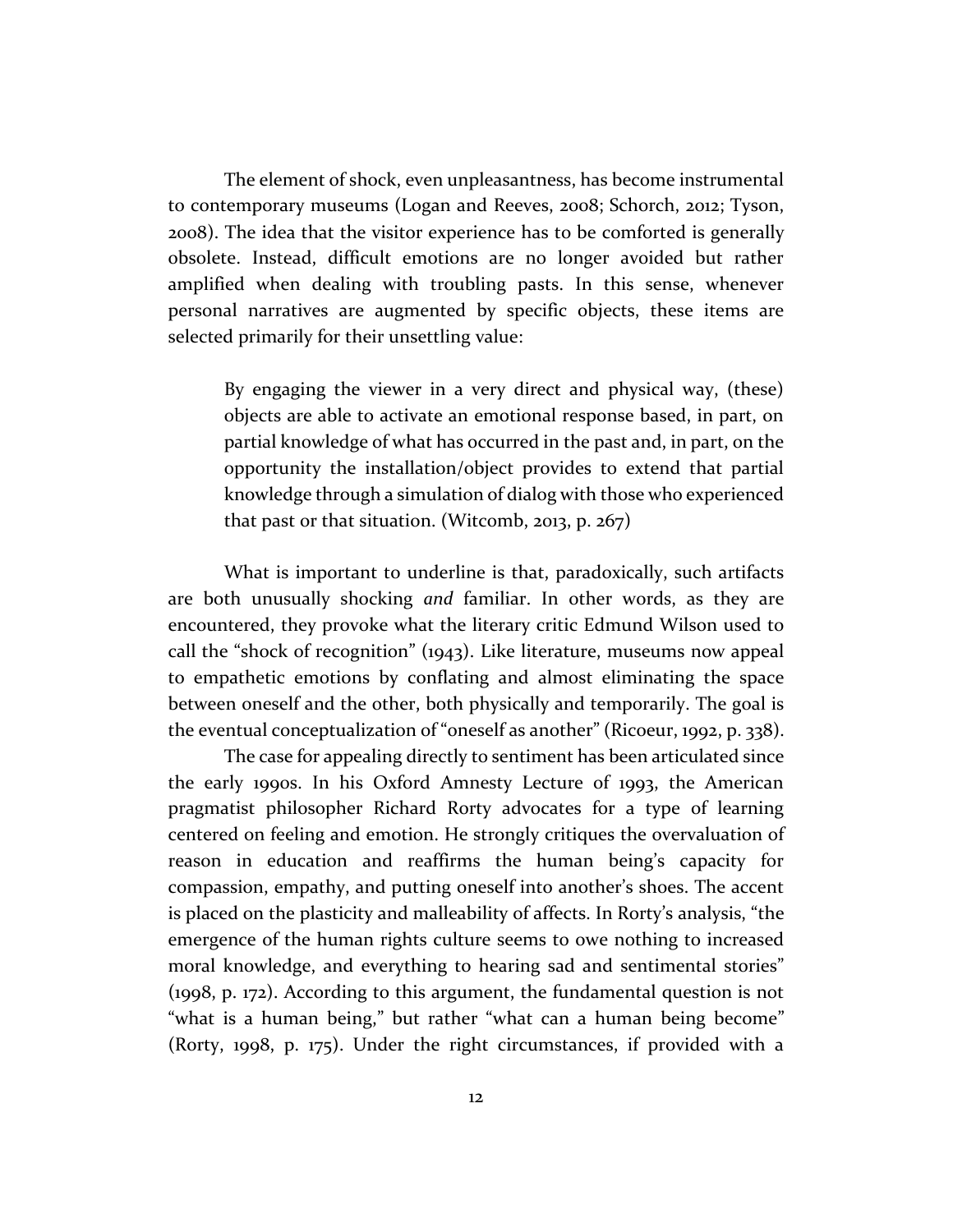minimum level of security, prosperity, and sentimental education, all humans have the ability to reach the stage where they stop being members of tribes or factions and become members of humanity. This progress of sentiments can lead us "to see the similarities between ourselves and people very unlike us as outweighing the differences" (Rorty, 1998, p.181).

From Rorty's standpoint, Immanuel Kant's rational emphasis on the need for universal morality and responsibility is less persuasive than the power of Harriett Beecher Stowe's novel, *Uncle Tom's Cabin*, to elicit compassionate responses and actions in learners. That is because the former appeals to intellect, while the latter deals directly with feelings. While ideas can be argued for and against, emotions are truly universal, undeniable, and humanizing. Furthermore, as Elaine Scarry points out, "the act of verbally expressing pain is a necessary prelude to the collective task of diminishing pain" (1985, p. 9).

Subverting chronology is another contemporary means used by museums to achieve this objective of emotional identification. For example, Ngaire Blankenberg (2016) discusses the juxtaposition of present and past in an exhibition at an English museum marking 150 years of armed-conflict photography (p. 39). The photographs are arranged and connected strictly based on the emotions they summon, not chronologically. Thus, photos of a decimated Dresden after the World War II fire-bombing stand right besides others taken in the aftermath of the first Gulf War in 1990. Similarly, closeups of soldiers from previous conflicts are placed in direct proximity to the ones of present-day fighters. This mixture of tenses and places is constructed to abolish temporal and geographical boundaries, linking then and there with the here and now.

In recent years, the increasing presence of audiovisual materials and experiences is especially tailored to stimulate emotion and create a virtual reality of suffering. When used wisely and not overwhelmingly, technology can facilitate deep immersions into the most troubling circumstances, such as war, ethnic cleansing, or systemic oppression. Indeed, "Emergent digital technologies offer opportunities for further theorization of the historical and ethical possibilities of representing atrocity and mass violence in museum settings" (Muller, Sinclair, and Woolford, 2015, p. 147).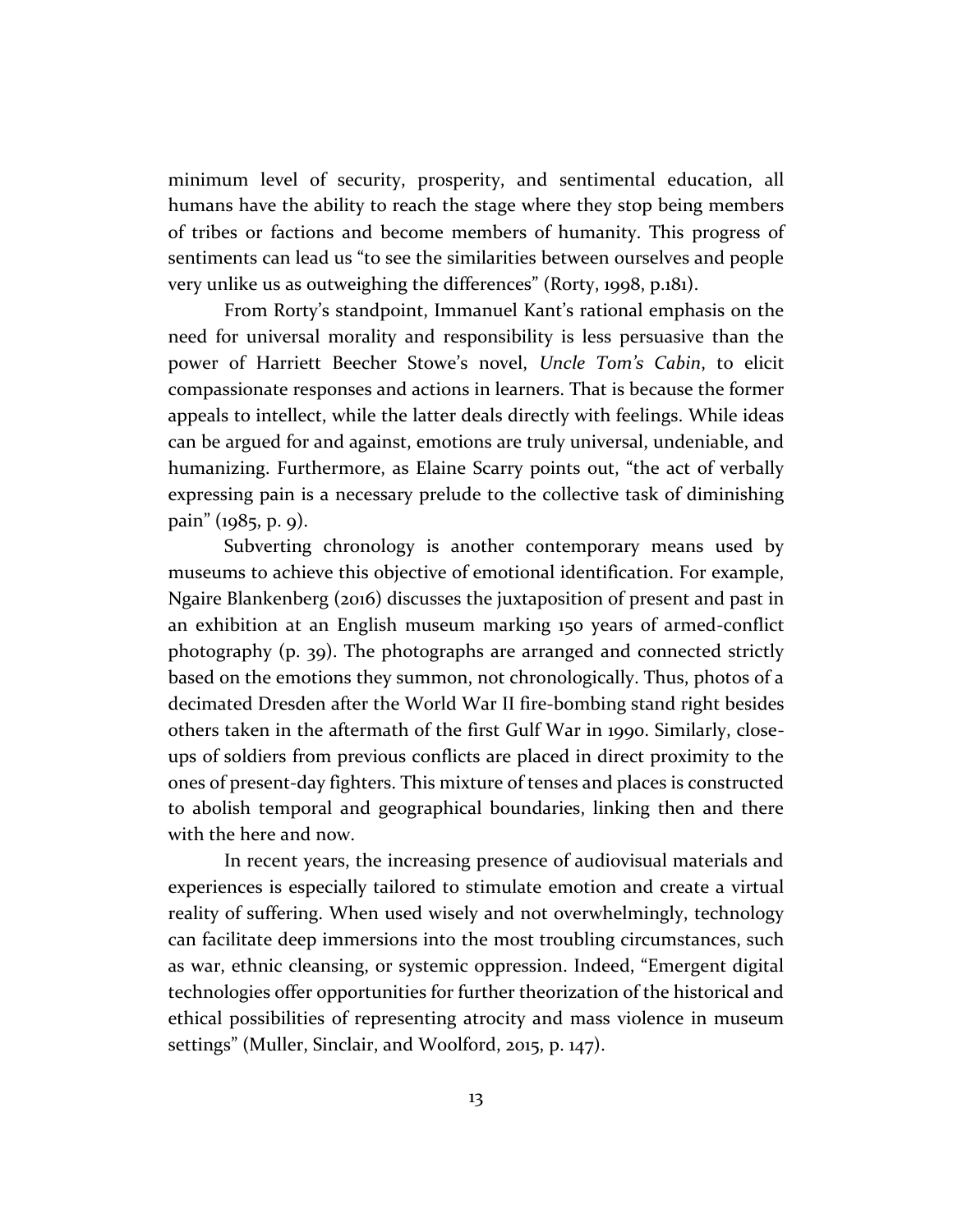#### **Rationale and Main Research Question**

The recent past has witnessed an increase in construction of and interest in human rights museums in North America. Over two decades ago, the Holocaust Memorial Museum in Washington and the Museum of Tolerance in Los Angeles opened in 1993. The Mexican Museum of Memory and Tolerance opened in 2010 in Mexico City. More recently in 2014, the Canadian Museum for Human Rights started operating in Winnipeg, Canada and the U.S. Center for Civil and Human Rights was established in Atlanta, Georgia.

It is critical to evaluate if human rights pedagogy at the nationalhuman-rights-museum level presents fresh openings for dialogism that can engage with formal education. In other words, it is relevant to explore if less formal, or non-formal, educational institutions, such as these two human rights museums, have space for an unprecedented and impactful education for peace and social justice, especially from the standpoint of the interplay of emotion and memory in the exhibits.

From this standpoint, the superseding question informing this study is the following: What is the specific role of emotion and memory in the third-space pedagogies of these two human rights museums?

The mission of the National Center for Civil and Human Rights in Atlanta is to "empower people to take the protection of every human's rights personally" by gaining "a deeper understanding of the role they play in helping to protect the rights of all people" (National Center for Civil and Human Rights, 2016). Furthermore, this center aims to "strengthen the worldwide movement for human rights" (National Center for Civil and Human Rights, 2016). Similarly, the Canadian Museum for Human Rights strives to "explore the subject of human rights, with special but no exclusive reference to Canada, in order to enhance the public's understanding of human rights, to promote respect for others, and to encourage reflection and dialogue" (Canadian Museum for Human Rights, 2016).

A comparative exploration on the role of emotion and memory, such as this one, can retrieve valuable insights into museum pedagogies that can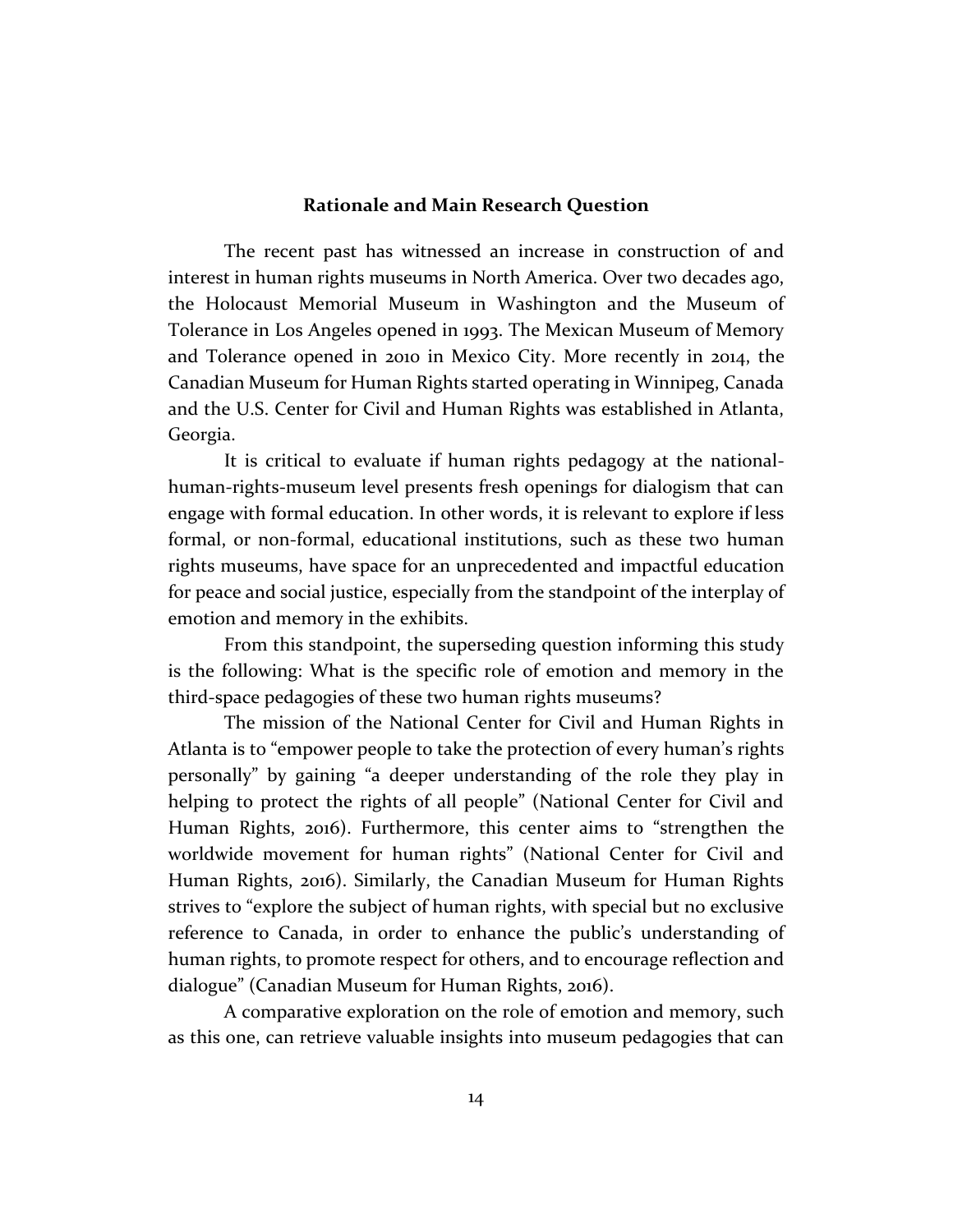augment classroom education dialogically. At a moment when both Canadian and U.S. societies navigate profound racial and social challenges, along with an increasingly more heterogeneous population, these two major human rights centers play an essential role that can set the tone for a more pluralistic understanding of society. Consequently, the impact and outreach of these national institutions deserve a much closer analysis that can inform peace education, museum education, and human rights education.

As non-formal sites of peace pedagogy, the Center for Civil and Human Rights in Atlanta and the Canadian Human Rights Museum stand as intermediary educational spaces, situated between the classroom and the home (van den Dungen & Yamane, 2015), in a place with plenty of opportunity for participation, interaction, and emancipation. Consequently, the logistical premises for dialogism exist and the study of them can lend valuable insights.

#### **Method**

This study included qualitative content analysis which unfolded over repeated visits to both of these human rights museums. In terms of data collection, multiple sources of information were utilized. They included direct observations on the ground, postings from the museums' webpages, exhibits, documents, videos, and semi-structured interviews.

Along with interviews, central components included observations of the museum environment and exhibits, documents from the displays, and audiovisual materials photographed or filmed on location. Seven semistructured interviews were conducted with staff members at the two museums. Three such conversations took place in Atlanta, while four unfolded in Winnipeg. The length of each interview was approximately an hour.

On the subject of observations, it should be noted that they were either participatory or detached. That is to say that the researcher acted as an average but active visitor to the museum during certain periods, while taking a step back and surveying the scene from a more reserved position in the background at other junctions. Often, the same locations and museum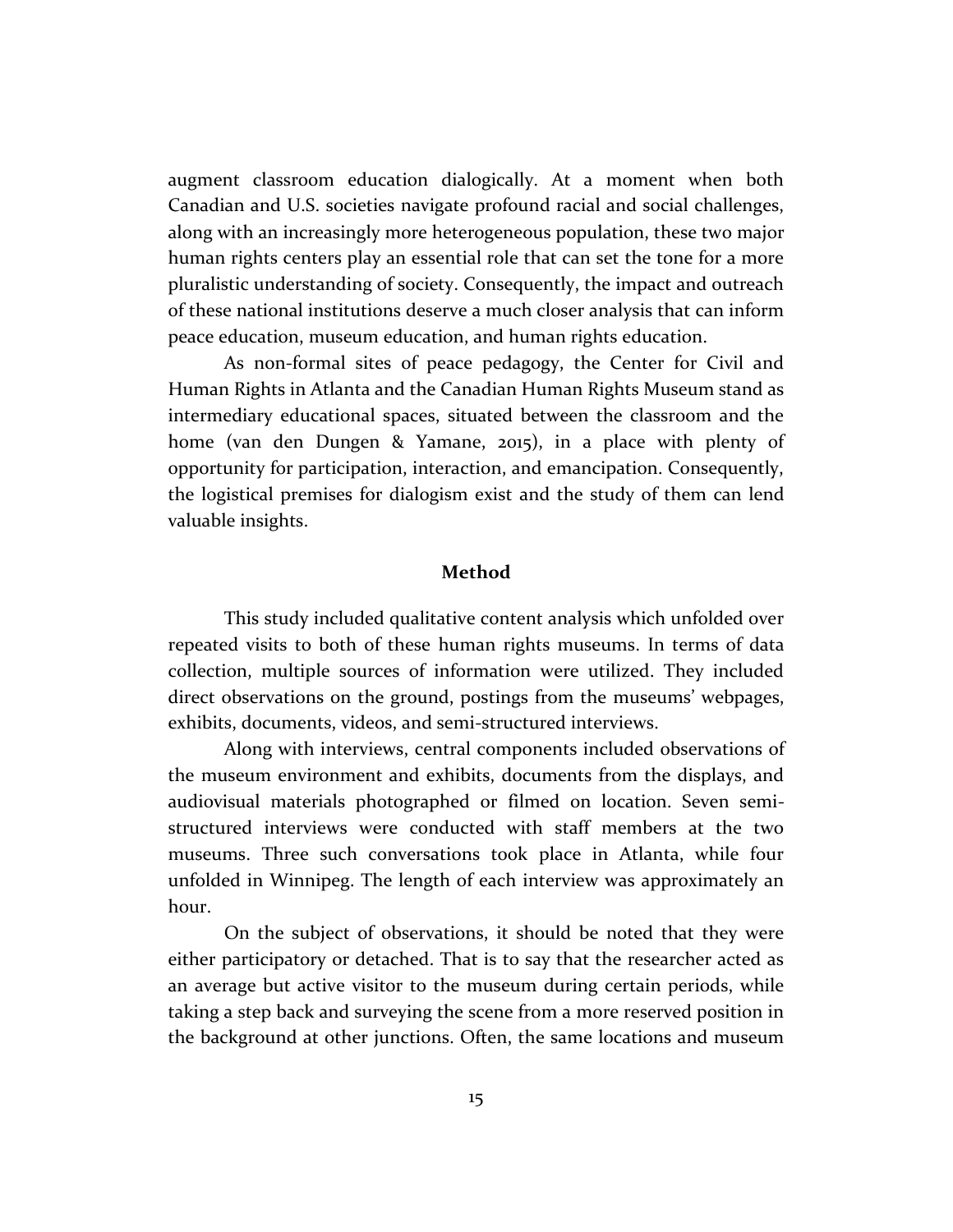activities were explored first as participant and secondly as an observer. The idea was to create a productive balance between involvement and reflection. Experiences were documented on paper.

Several documents were reviewed. They included museum brochures, communication provided by the museums on the Internet, various texts that are embedded in the exhibits, and visitors' written feedback in guest books. A journal was kept for the duration of the research and visits. Audiovisual materials studied included: footage of visitors and museum staff engaged and interacting in various contexts with visitors; examinations of photographs, videos, and games featured throughout the museum; analysis of multiple artifacts and special possessions on display.

The data was first organized by type and subsequently coded. Eventually, the coding process led to the emergence of a few overarching themes, as defined in the Findings section. Triangulation was used as much as possible, in the sense of exemplifying a specific theme with various types of materials and sources, including personal observations, field-journal entries, and interview excerpts.

#### **Researcher Positionality**

As the author, my positionality is relevant and I made every effort to take this fact into account. Given that I am White and male, I belong to a most privileged social group and could easily be influenced by this status. This is an undeniable reality.

However, having grown up in the 1980s in what was then a marginalized and politically totalitarian society which was part of the Soviet Block, I can say that I have experienced systemic inequity and injustice to a significant extent. As a consequence, I feel that the particularities of my background have been equally conducive to critical thinking and to deconstructing various forms of hegemony.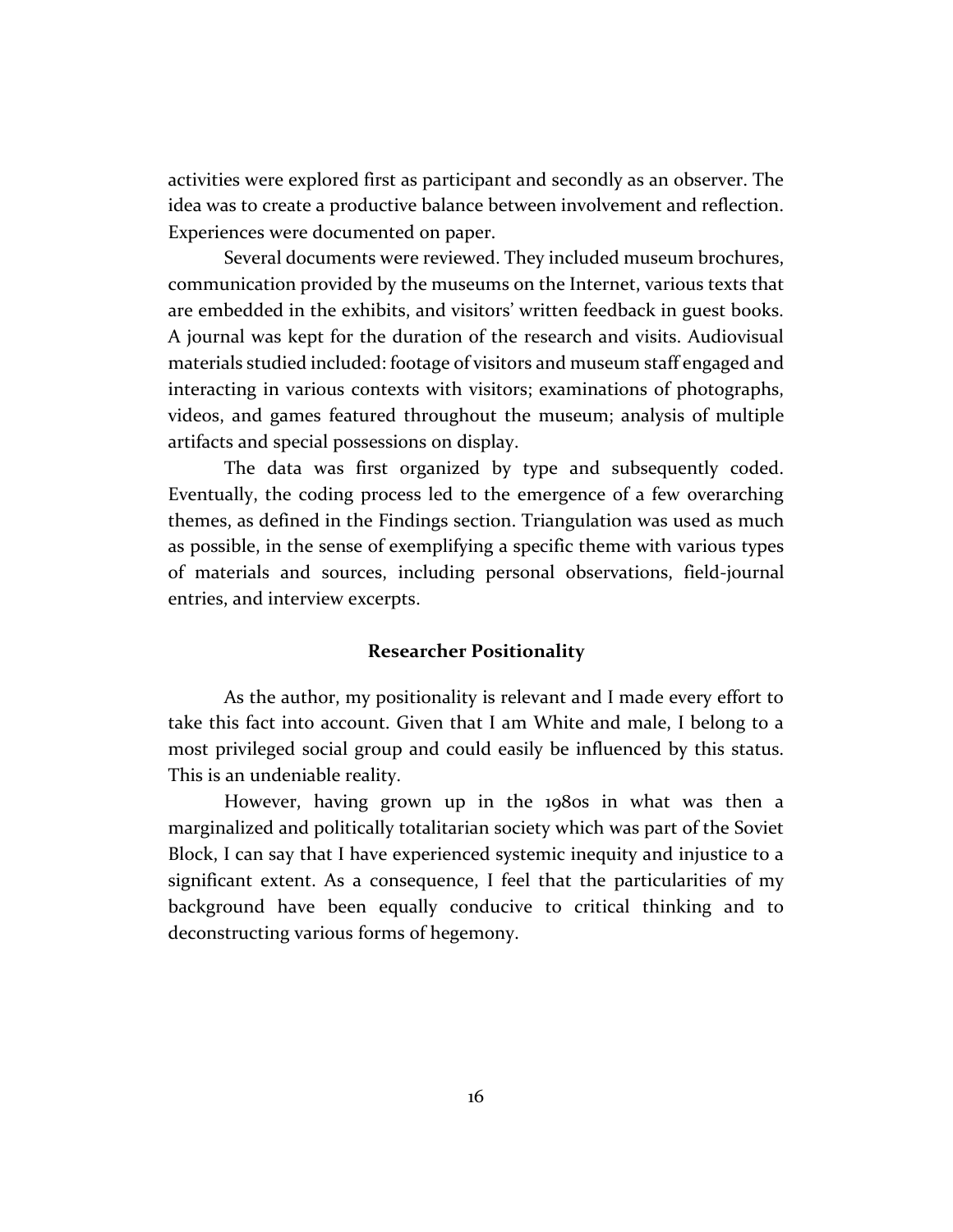#### **Findings**

This section documents the role of emotion and memory in the presentations of the two museums and examines some of the main techniques used by these institutions to appeal directly to the visitors' feelings. The pedagogies employed by the National Center for Civil and Human Rights and the Canadian Museum for Human Rights are structured to shape the visitor experience emotionally in a variety of powerful forms.

As discussed below, emotion and memory are interlocked creatively throughout the exhibits and function to create an immediate, impactful whole.

#### *Darkness to Light*

A major modality in which the museums impact emotions is through their use of lighting. In both institutions, early displays are shrouded in darkness, as windows and natural light tend to be generally absent. The progression toward light is very gradual.

As Tracy, a staff member in Winnipeg, points out, the lower levels of the museum are more somber, while the top levels, "with stories of social movements and agency and mobilization," are brighter, "because we really wanted visitors to leave feeling empowered to do something, rather than hopeless" (interview, 2017).

Notably, while the general movement is from dark to light, both museums complicate this dynamic. For example, at the National Center for Civil and Human Rights, darkness and light alternate within the same gallery, depending on the topic covered. Thus, the displays at the outset of the Civil Rights gallery are rather grim and claustrophobic, as they deal with the reinstitutionalization of segregation during the Jim Crow era.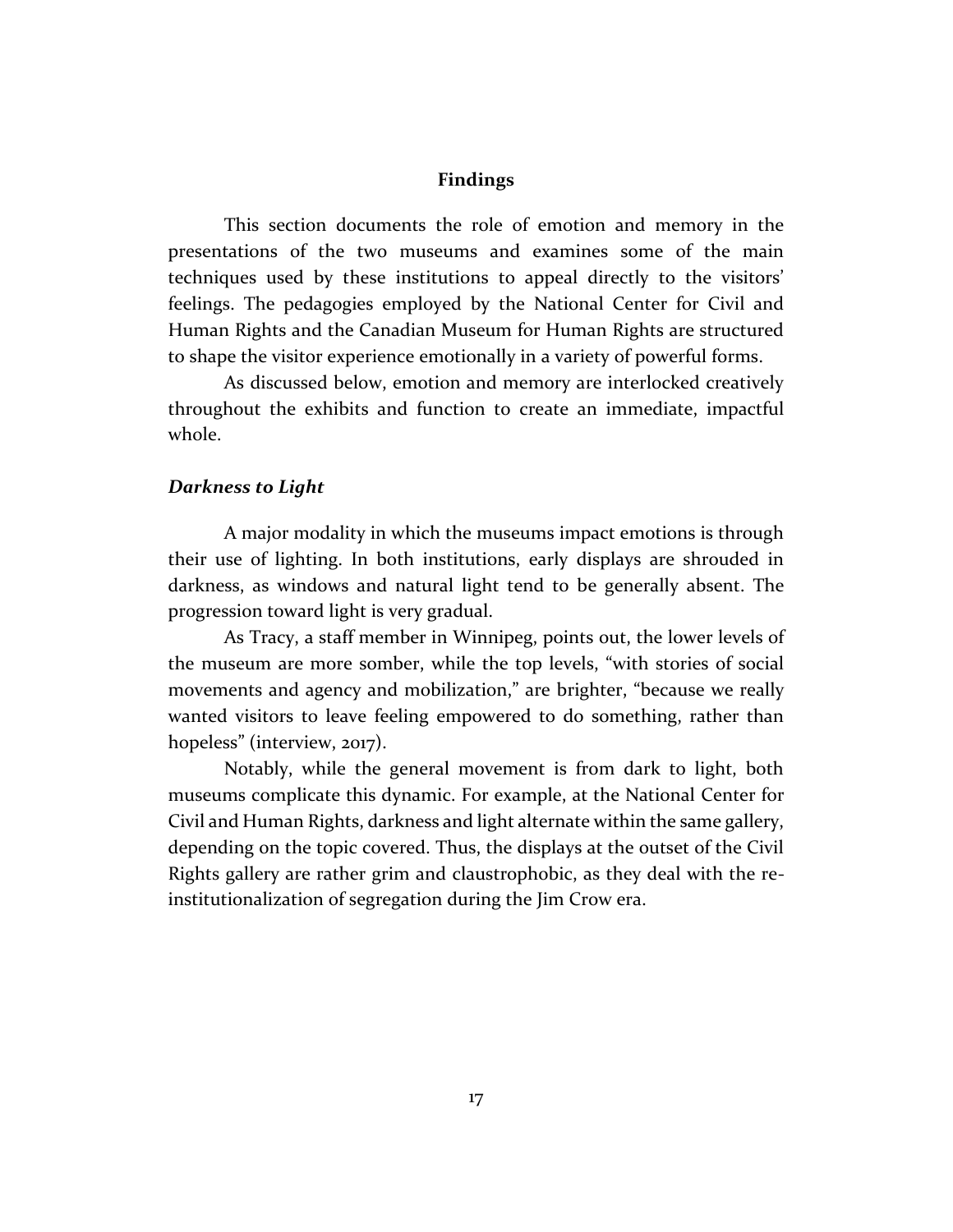

*(Photo by the author)*

The overall atmosphere and lighting remain bleak during the exhibits that memorialize the violent lynching of young Emmett Till, an African American boy only 14 years of age who was killed in 1955, the incarceration of Reverend Martin Luther King, Jr. in Birmingham, or the violent repression against civil rights marches by segregationist Commissioner Eugene "Bull" Connor.

Suddenly, there is a burst of optimism and possibilities with the March on Washington. The tone of the displays changes abruptly and the room is bathed in light. There is a great vibrancy and exuberance to this exhibit, as depicted below.



*(Photos by the author)*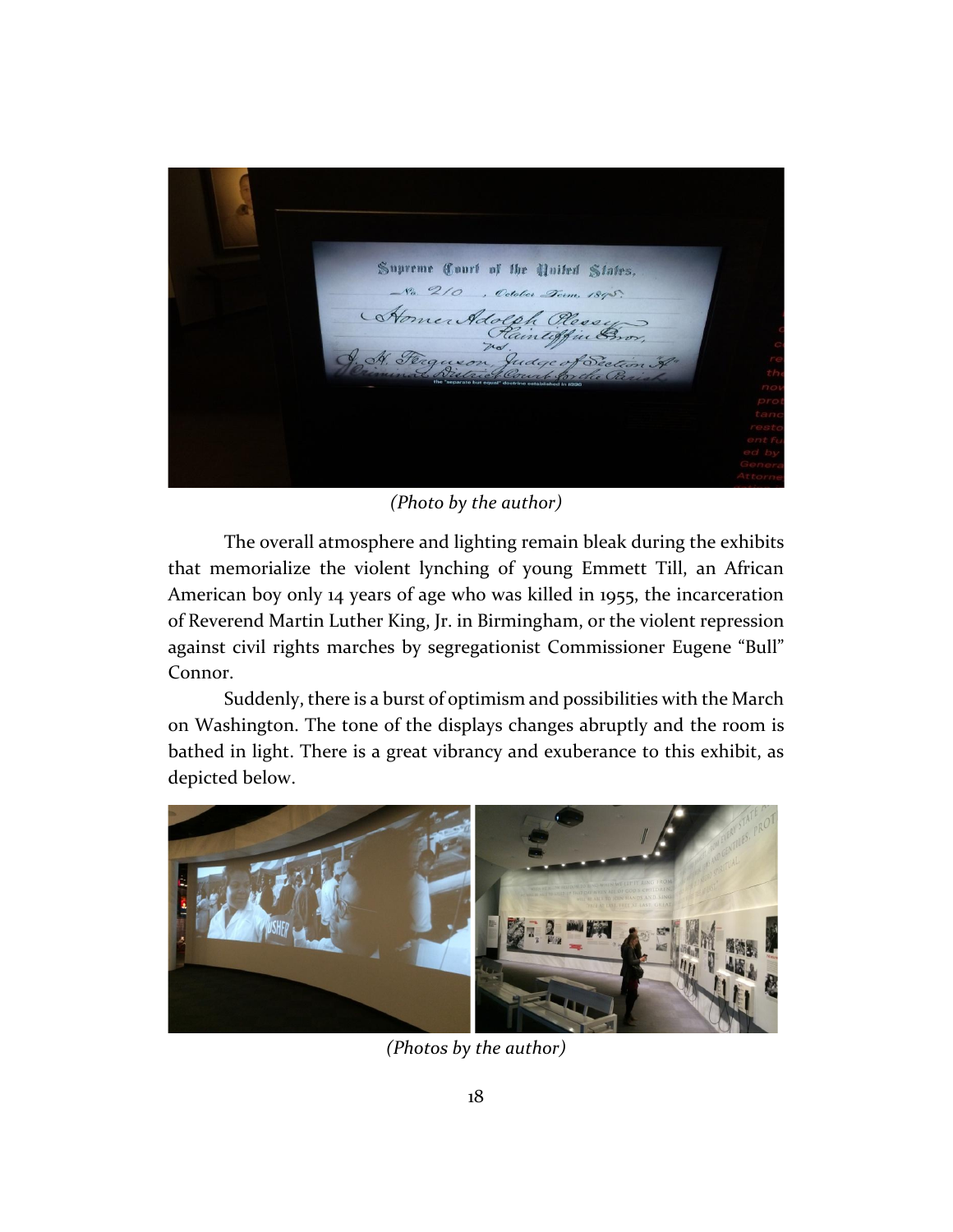Darkness returns with the tragic bombing of the 16<sup>th</sup> Street Baptist Church in Birmingham in 1963. This episode is followed by a much brighter display on the march in Selma and legislative breakthroughs, such as the 1964 Civil Rights Act. Subsequently, somberness returns with the assassination of Martin Luther King, Jr. in 1968 and the ensuing social unrest. Ultimately, the transition to the Human Rights Gallery is the brightest space in the Civil Rights part of the museum.

The Canadian Museum for Human Rights displays a similar dynamic. The "Canadian Journeys" gallery, which discusses violations and struggles in Canada, along with the "Breaking the Silence" gallery, which details various genocides, are dark and heavy environments. Light begins to reach the exhibits only in "Rights Today." Eventually, the "Our Canada" and "Inspiring Change" galleries are the brightest areas. However, as staff member Tracy underlines, even here, the picture is significantly more nuanced: "From a content side of things, we complicated that movement somewhat. We certainly didn't want to present any kind of narrative of progress or triumph or that kind of thing" (interview, 2017). Rather, the progression is toward illumination, greater understanding, and individual and collective agency.

#### *The Mirrors of Responsibility and Compassion*

A very intense and powerful emotional experience is provided by the National Center for Civil and Human Rights in Atlanta through a rather simple technique. Specifically, the museum places mirrors in two key locations and thus stimulates self-reflection. The first place where this technique occurs is in the exhibit centering on the Birmingham protests repressed by the local authorities under the direction of Eugene "Bull" Connor. Here, one is confronted with some very graphic and shocking footage from that period. As visitors watch the scenes unfold on a TV screen and hear the screaming and the police sirens, they are confronted with their own image in the background. One is often tempted to look away from the film, as demonstrators on that day of May 3rd, 1963, are shown to be beaten savagely by policemen. Yet, the exhibit does not allow for evasion or any emotional escape, given that mirrors are placed all around the room. The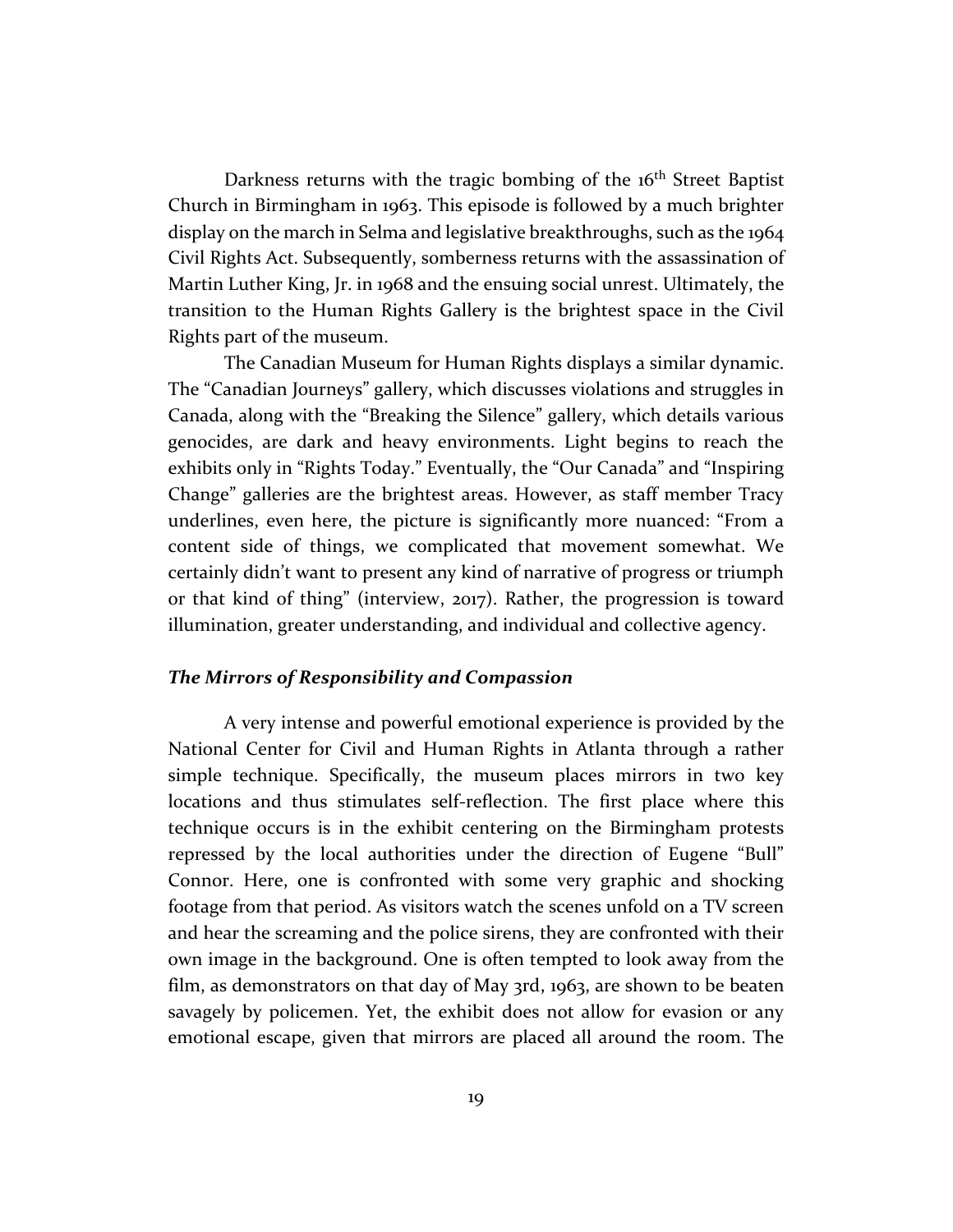moment visitors look away, they find their own faces in the mirror. Thus, a sense of responsibility is created. In other words, the display communicates that it is everyone's duty to prevent the repetition of such tragedies.

The mirrors not only increase awareness. They also emphasize individual agency and personalize the experience. To the viewer, the museum says: "You could have been one of those people! What would you have done, which side would you have taken? Would you have remained an observer?"

Larry, a staff member in Atlanta, reinforces this point. As he argues, the role of the mirrors is "to put you in the middle of the street with that hose and that dog" (interview, 2017). He further adds: "When you can envision yourself being there, with the water hoses and the dogs coming across, that's very impactful because it makes you really think about how you would have responded" (interview, 2017).

An equally self-reflective experience, also defined by the use of mirrors, can be found at the very beginning of the contemporary human rights gallery, "Spark of Conviction." In this case, the presentation involves a series of personal testimonies by victims of human rights abuses from across the globe. Several major categories are represented: refugee, student, Jew, Muslim, Immigrant, Black, Hindu. All of these three-dimensional video deliveries place the visitor face to face with the speaker. As they listen to the stories, visitors see themselves in the mirrors, which form the background of the person who is speaking.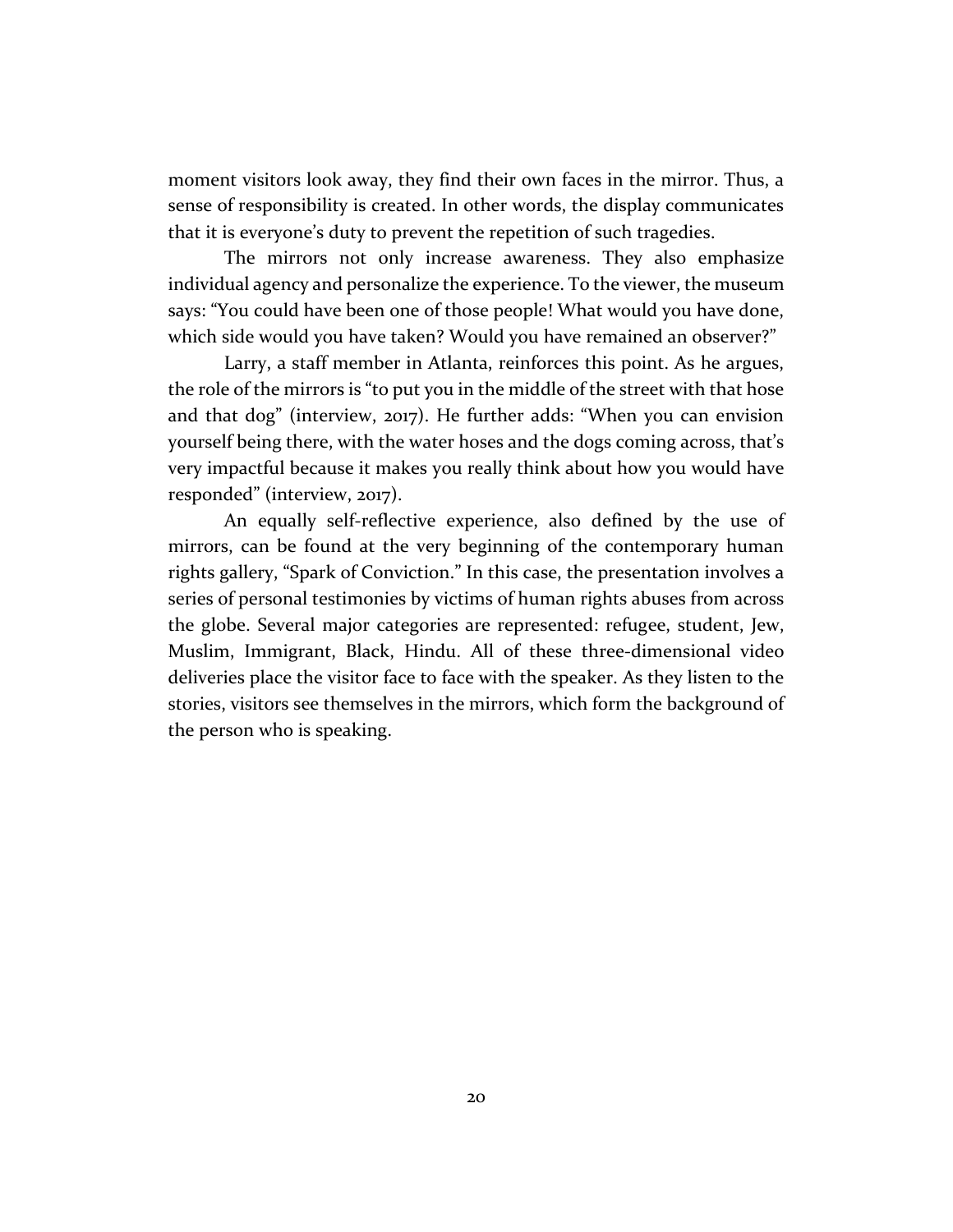

*(Photo by the author)*

Clearly, this is a very clever modality to inspire empathy and identification with the suffering of a fellow human being. The mirrors underline this notion of putting oneself into the shoes of the other, or "oneself as another" (Ricoeur, 1992). As mentioned, the actual reflection in the mirror is conducive to a more subtle self-reflection and creates the impression of an actual dialogue between the visitor and the victims who convey their experiences. Ultimately, this display rearticulates the museum's main message: "Are you doing your part? Are you joining the fight for rights, standing up, speaking out? The world is yours to change" ("National Center for Civil and Human Rights," 2017).

The Canadian Museum for Human Rights does not employ mirrors very much but they are not completely absent either. For example, in the "Our Canada" gallery, visitors can listen to activists' stories and read their profiles while their own reflection appears in the glass partitions behind. The objective is the same: create empathy, solidarity, and agency.

The mirroring modalities discussed are essential components to the creation of a genuinely visitor-centered experience. One truly becomes part of the exhibits and has their feelings intensely transfigured. As Alice from the National Center for Civil and Human Rights underscores, "Being able to see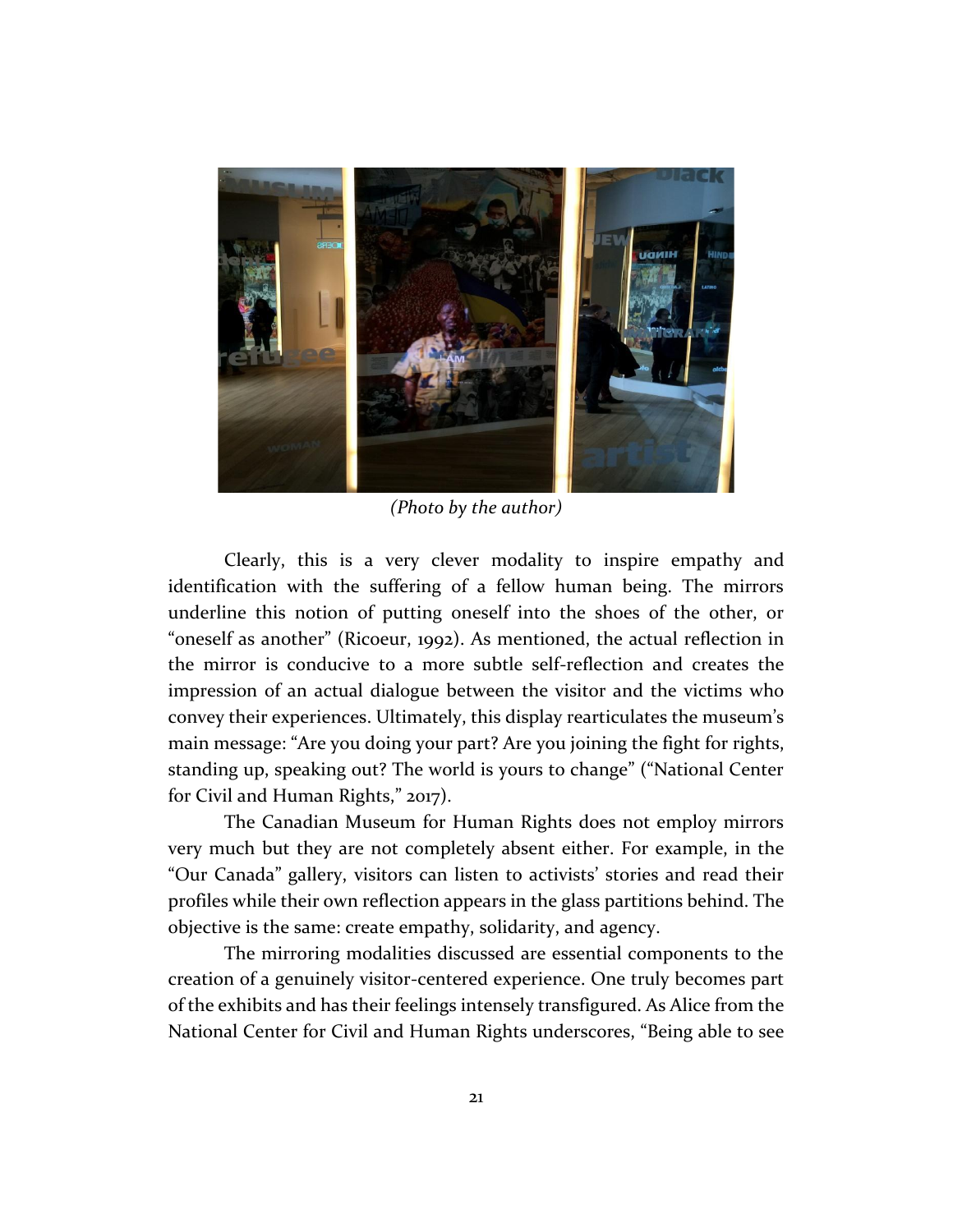ourselves in those mirrors makes us understand that these things can happen to anybody, including us, and we have to ensure they won't happen anymore. The question becomes: What do we need to do so they stop happening?" (interview, 2017). Indeed, this notion is conveyed splendidly by the two museums, with great emotional power and urgency, through the strategic placement of mirrors. The Atlanta institution in particular stands out in this respect and achieves a major empathetic effect.

#### *Sensory Experiences Over Information and Artifacts*

Unlike older and more traditional museums, the two institutions studied are much more oriented toward impacting emotions directly, as opposed to simply providing facts and data. In this sense, there are several experiences provided that shake the senses. Arguably, a major part of their purpose is to shock, to jolt the conscience of the visitor.

The museum in Atlanta features several such examples. One of the first can be found in the display that explores Reverend King's incarceration and letter from a Birmingham jail. In this case, the visitor can approach a small and very secluded space, covered in darkness. The space resembles a prison cell, separated from the rest of the world by bars. When the bars are touched, the metal is extremely cold. The very strong feeling the visitor gets is one of alienation, isolation, pain. By impacting tactility in such a manner, the museum produces a quick and really intense effect, which words alone could not have captured. While there is some text provided, it is minimal. The emphasis is primarily on *the experience* itself, the feeling of being locked up unjustly behind the coldness of those bars.

Another moving example can be found in the section where the Civil Rights gallery memorializes Freedom Riders and the Freedom Bus. The outside of the bus is covered by dozens of the faces of these riders. Furthermore, the visitor can pick up a receiver and listen to testimonials from many of them. Finally, one can 'travel' on the bus. Visitors can get on the imaginary bus and sit on one of its benches. While there, a documentary about this chapter in the history of the movement plays on the screen in front, situated where the windshield would normally be located. Once more,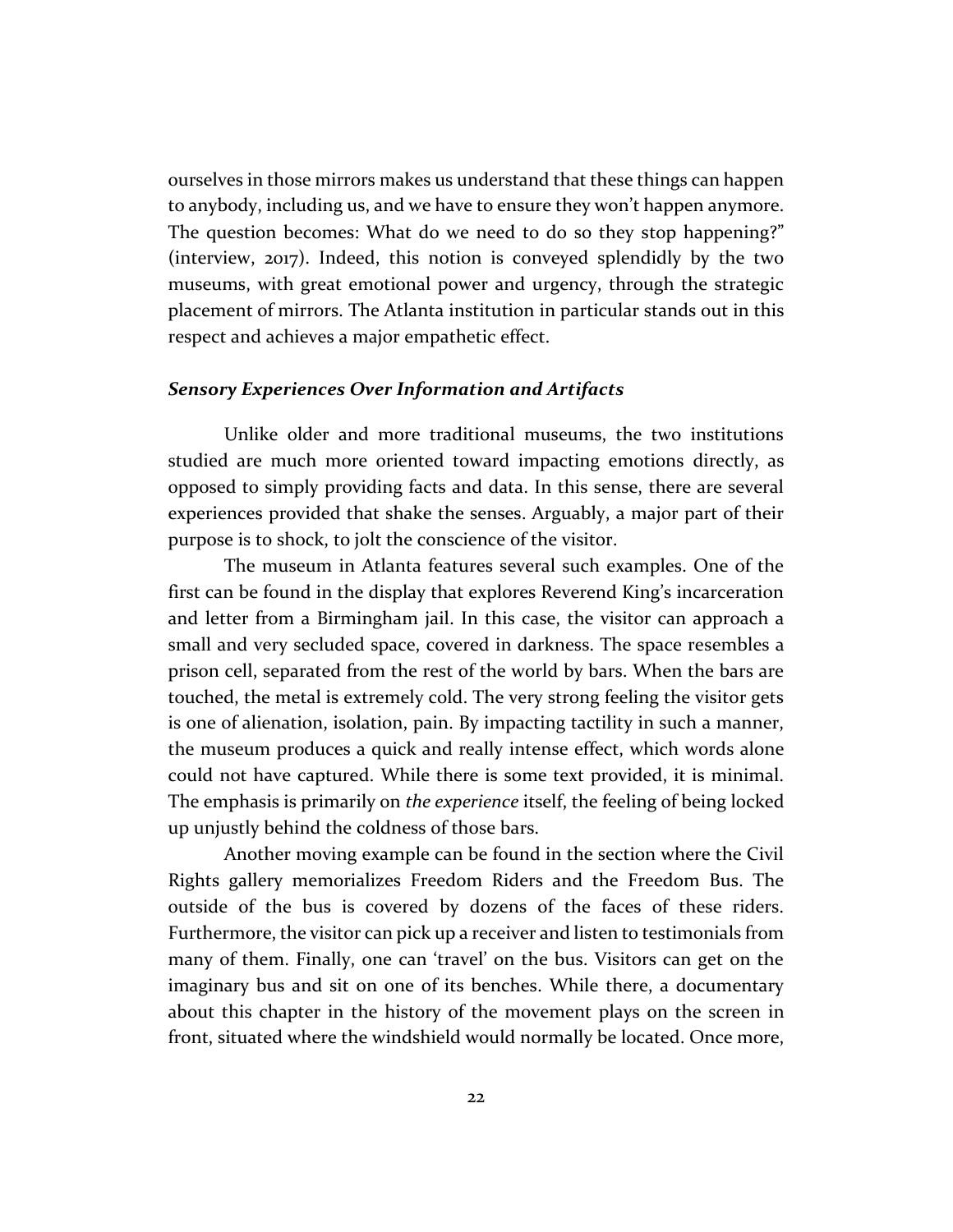the design targets the emotions and aims to make one feel as if they were actually travelling back to the 1960s.



*(Photos by the author)*

In some instances, the museums create spaces where there is an assault of stimuli. A multitude of sights and sounds compete for the visitor's attention, all at once. These barrages create the feeling of being entirely immersed in a particular place and moment. While seemingly random on its surface at first, this controlled chaos becomes very persuasive gradually. From this standpoint, one of the very best examples in the Atlanta museum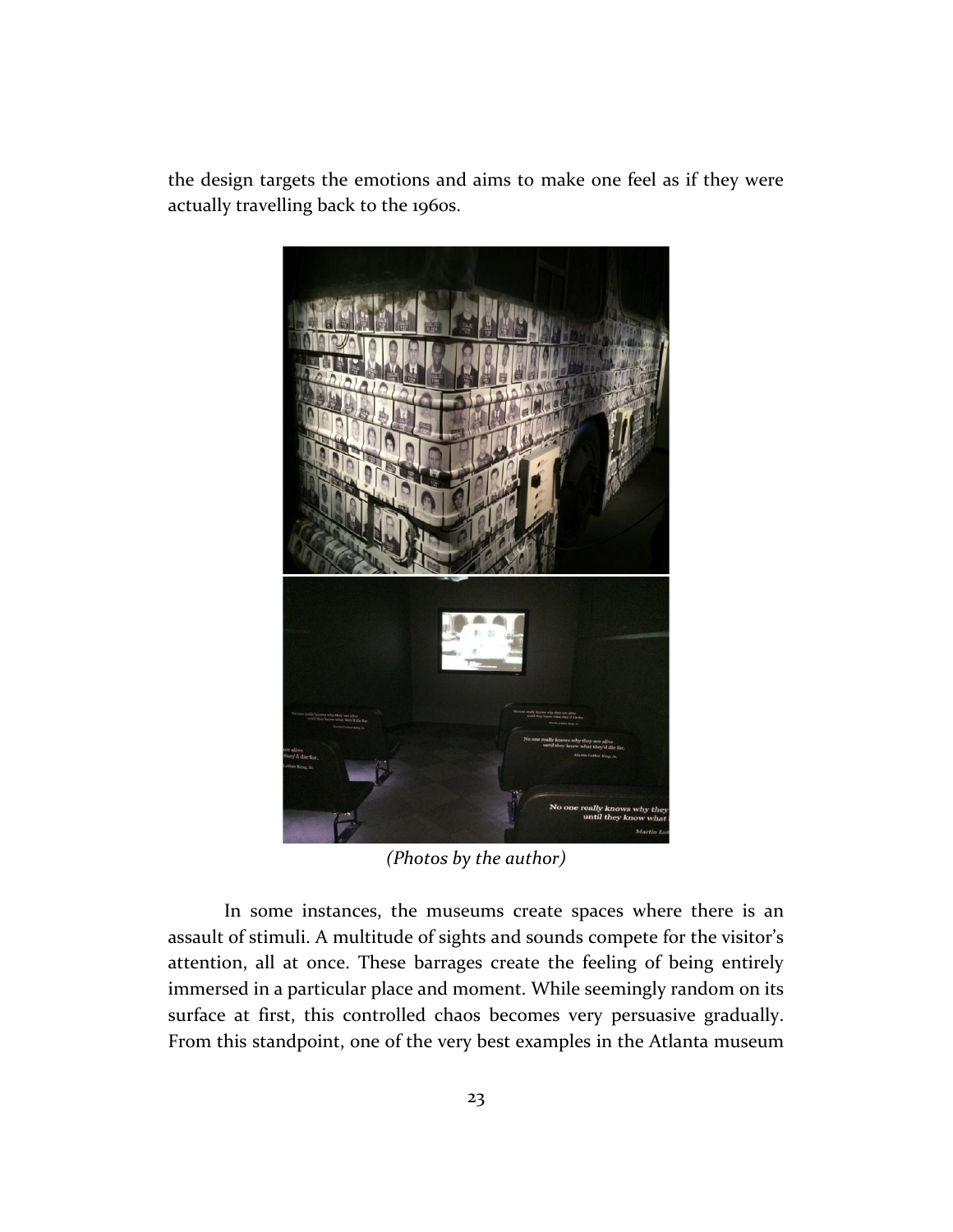is the room which commemorates Martin Luther King Jr.'s assassination in the spring of 1968.



*(Photo by the author)*

As pictured above, the space encountered by the visitor features several footages: Robert F. Kennedy's announcement of the tragedy in front of a perplexed crowd; massive street fighting and destruction in various American cities; the National Guard preparing for large-scale intervention. In each case, the soundtrack is extremely loud, of an almost violent loudness. On top of that, music from a concert held that day in order to prevent more riots blares from several speakers. There is literally an onslaught of concomitant stimuli at work. Notably, the general result is very powerful. One cannot walk through the room and not feel deeply shaken. The memory of the assassination is kept alive through these strong emotions.

The Canadian Museum for Human Rights confronts the visitor with a particularly intense emotional experience in the story alcove which critiques the Residential School Program. The element of shock and discomfort, if not guilt, is central to this display. Visitors are placed face to face with a residential school classroom. Rows of students sitting at their desks, under the supervision of a nun, are staring right back at the viewer. Similar to the mirror spaces in Atlanta, there is nowhere to escape. Rather, the situation has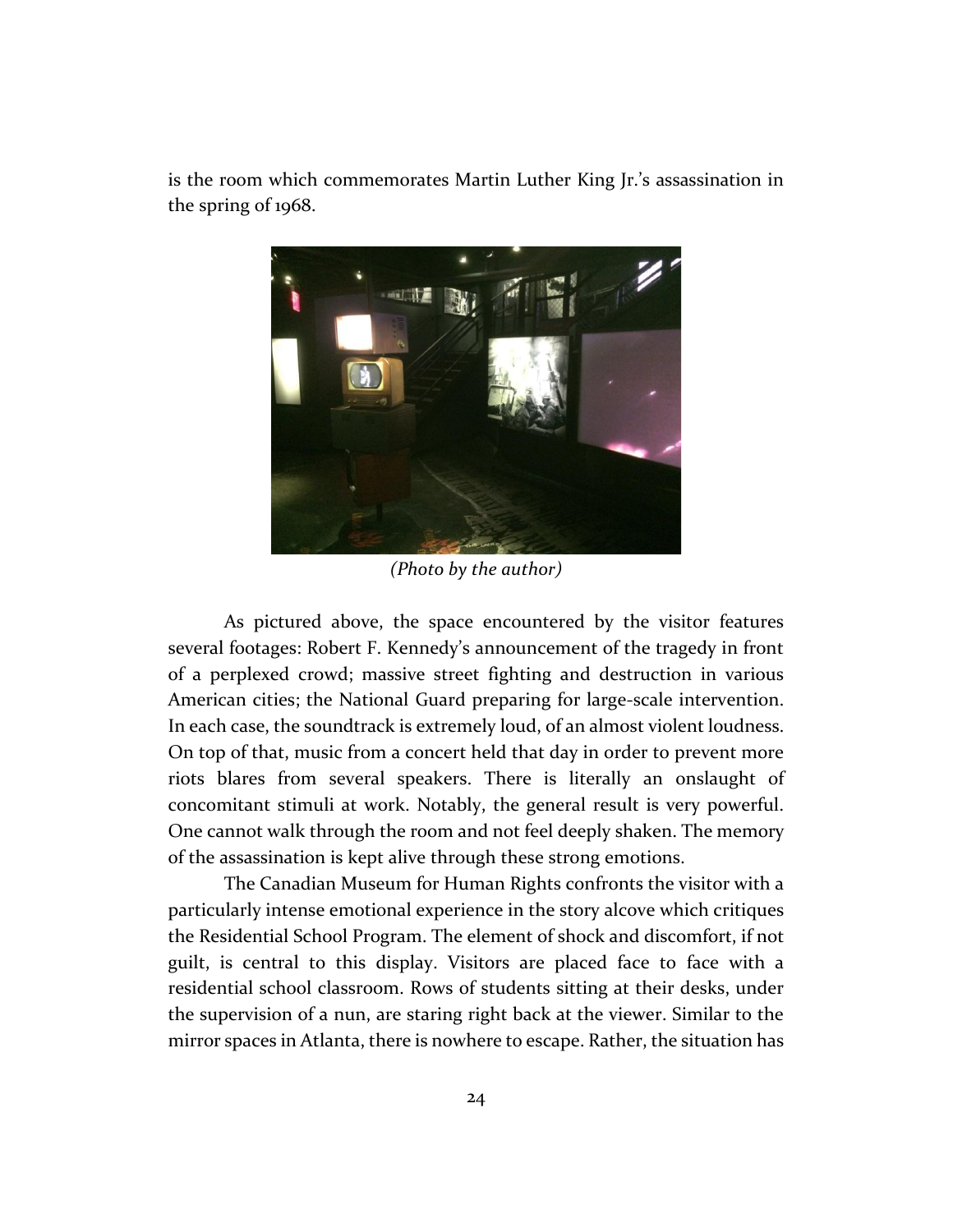to be fully acknowledged and confronted in its full tragedy. The photograph speaks louder than any words. Emotionally, one is transported to the very front of that classroom and has to respond to those questioning stares.



*(Photo by the author)*

As this experience unfolds, two 'electronic' school desks placed in front of the photograph feature screens where short videos with victims' testimonies are presented. The narratives are sobering. The heart wrenching abuses of this colonial program of forced re-education are personalized, achieving great immediacy through the immersive design of the alcove. Nothing is sanitized or downplayed in this display. On the contrary, the condemnation is unmitigated, generating a combination of utter disgust with the program and empathy for the ones who suffered.

Another illustration of impacting the senses directly in the Winnipeg museum takes place at the very beginning of the visit, when the concept of human rights is introduced. While the verbal explanations are fairly conventional, what impresses and moves is the accompanying design and choreography. Various speakers appear on huge panels, which also project a multitude of related sights and sounds. The majestic scale of these panels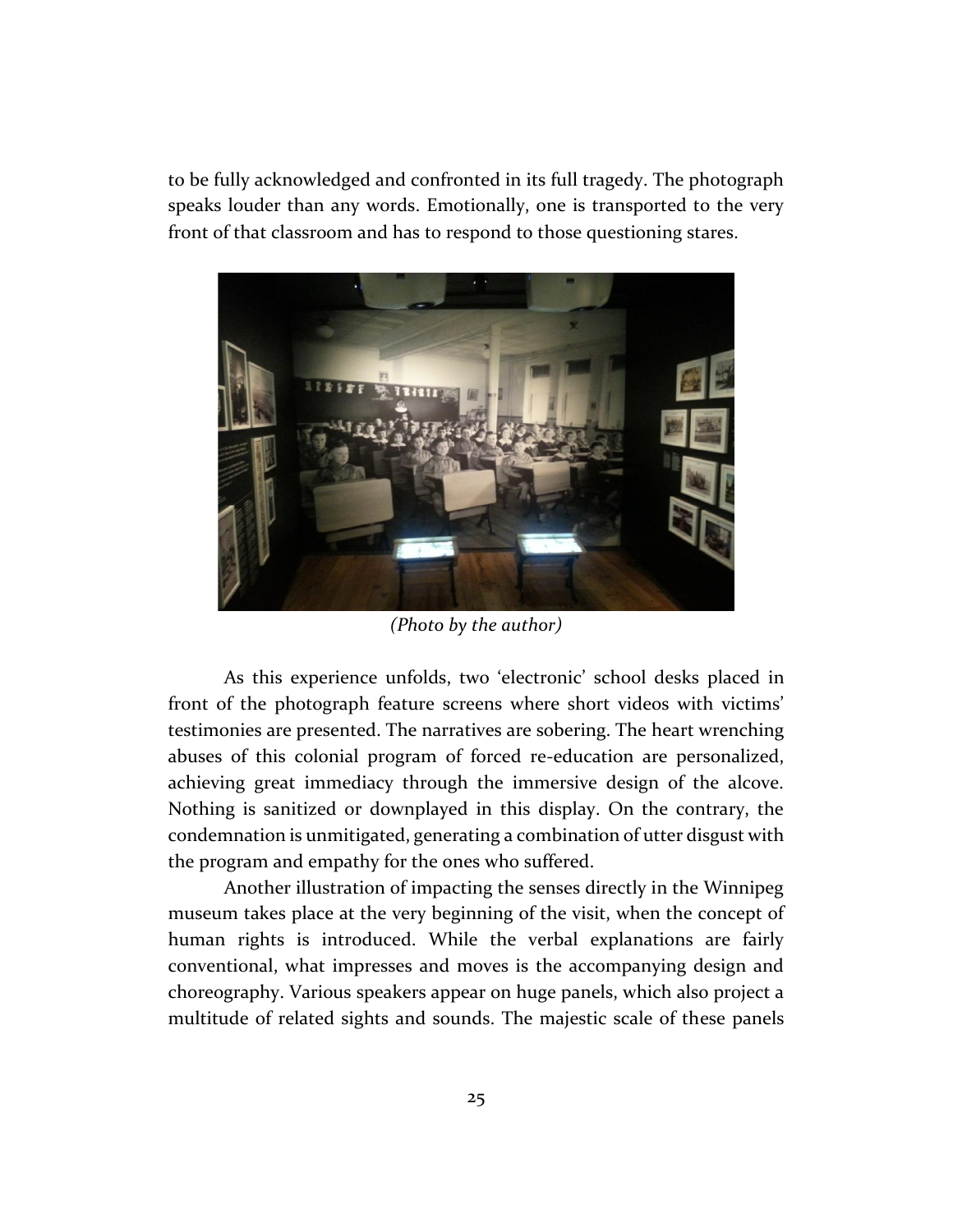suggests the magnitude of the subject matter and the universal character of human rights.



*(Photo by the author)*

Furthermore, the very diverse footage that is displayed underlines the interconnected, multifaceted, and intricate nature of these topics. The immersive vastness of the presentation makes the philosophical arguments even more convincing. Consequently, an intellectual understanding is augmented by the emotional impact produced by the use of these extensive and very vibrant panels.

Undoubtedly, the most memorable and vivid example of sentimental education through sensory experiences is showcased at the National Center for Civil and Human Rights in Atlanta. This is the "Lunch Counter," positioned halfway into the Civil Rights gallery. The display is profoundly interactive. The visitor sits on a chair, puts a set of headphones on, places their hands on the table, and has to suffer through a most taxing and emotionally demanding undertaking for a few minutes. Some do not get to finish the exercise, finding it unbearable. That is because the audio includes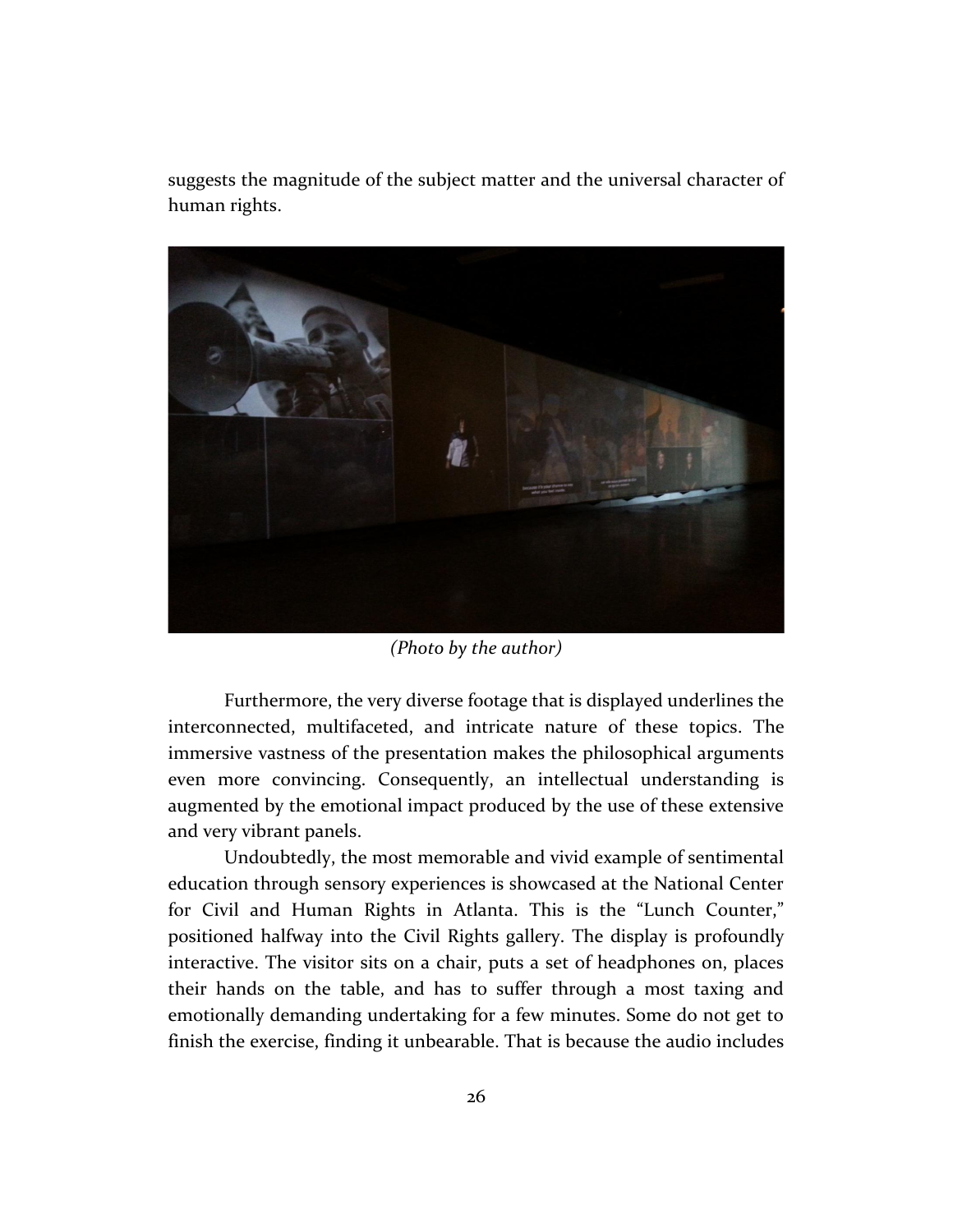a series of racial slurs and threats directed at the listener. Furthermore, as this venom is spewed, the seat starts shaking as if it were kicked forcefully by the racist abuser. The feeling of immediate and very real danger is so authentic that one can only escape it by opening their eyes. This is a traumatic experience that is designed to transport visitors to the 1960s and put them abruptly in the shoes of a person of color who is challenging the status quo. The tissue boxes placed on the counter testify to the major impact and intensity of this museum activity.



*(Photo by the author)*

The intensity of the exercise is unparalleled, this is visceral pedagogy at its best. As evidenced by recent scholarship, contemporary museums no longer shy away from making the visitor feel uncomfortable (Arnold de-Simine, 2013). On the contrary, shocking and traumatic museum experiences are viewed as fundamental to gaining critical understandings.

Larry, a museum staff person in Atlanta, has observed many go through the display, including former leaders of the Civil Rights Movement: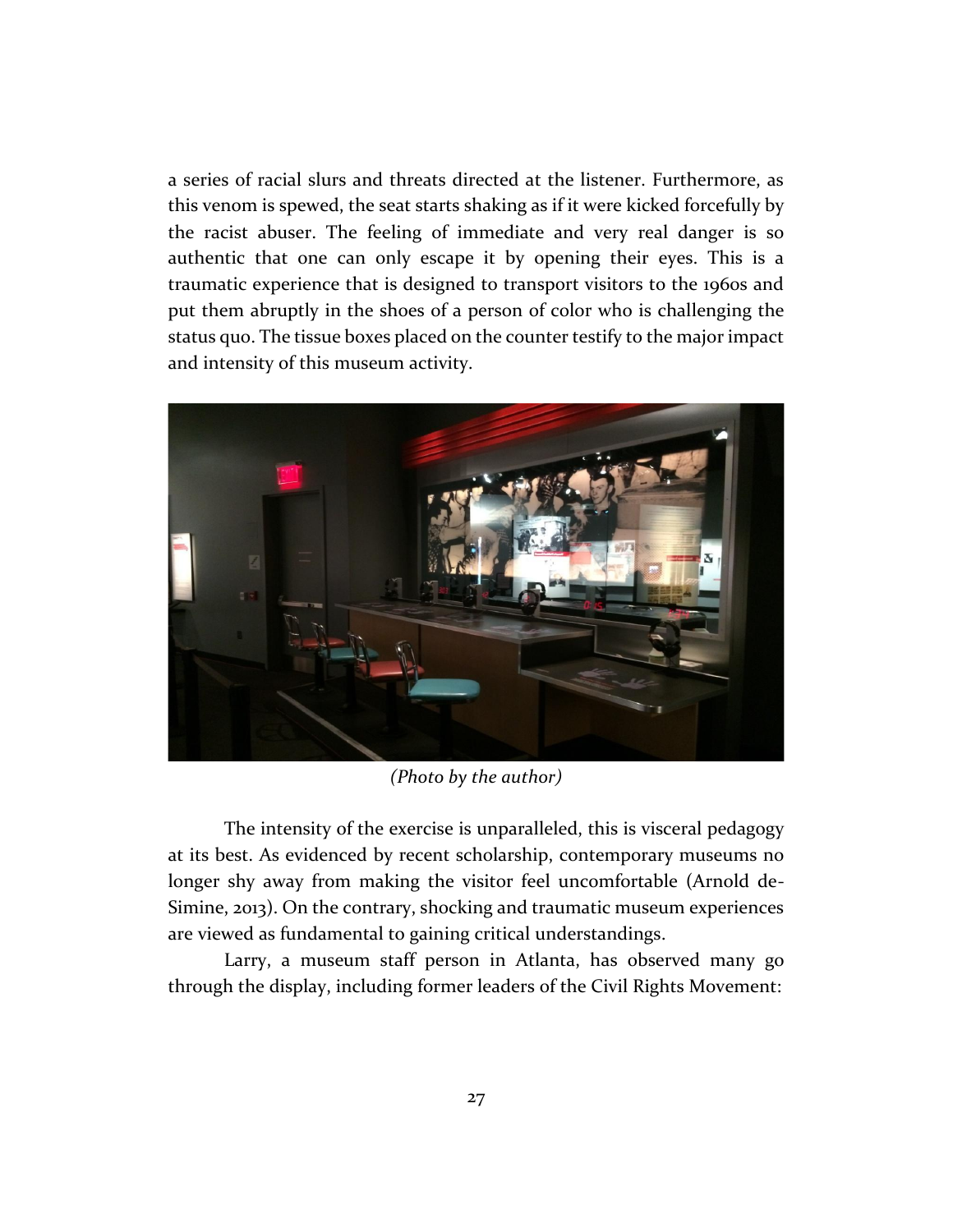Jesse Jackson was here a while ago. He was sitting at the lunch counter. He sat there for probably about five seconds and couldn't take it anymore. I've seen three generations sit down and experience that lunch counter. And it's interesting to see how the youth envision it a bit differently than the middle-aged person, and how the middle-aged person envisions it differently than the elderly. Most of the elderly, particularly the African Americans, say "it takes me back, I can't listen, I have to stop." (interview, 2017)

Yet the main objective is to impact the younger crowd and the ones who were not directly exposed in order to educate and prevent the reoccurrence of such discrimination. From this standpoint, appealing straight to emotions is a human rights museum's privileged function. Larry articulates this notion eloquently:

You can go and get information anywhere. We have enough technology, libraries, Internet, books. You can pull up as much information as you want. But to actually get to go and visit a place where an emotional attachment is created and sustained, that's a different story. That's the mission, I think, for this museum. When people get up from the lunch counter, they're full of emotion. And that's exactly the idea. The type of exhibits we strive to put in place are the ones that do not only give you insight and an education on what went on, they also give you an experience, so that when people walk out of here, you talk to them, and they're saying, "Wow, that was an experience!" (interview, 2017)

#### *Subverting Chronology*

The National Center for Civil and Human Rights and the Canadian Museum for Human Rights complicate traditional chronological presentations. This is most evident in Winnipeg, where the historic approach is frequently replaced by the thematic approach. In other words, it is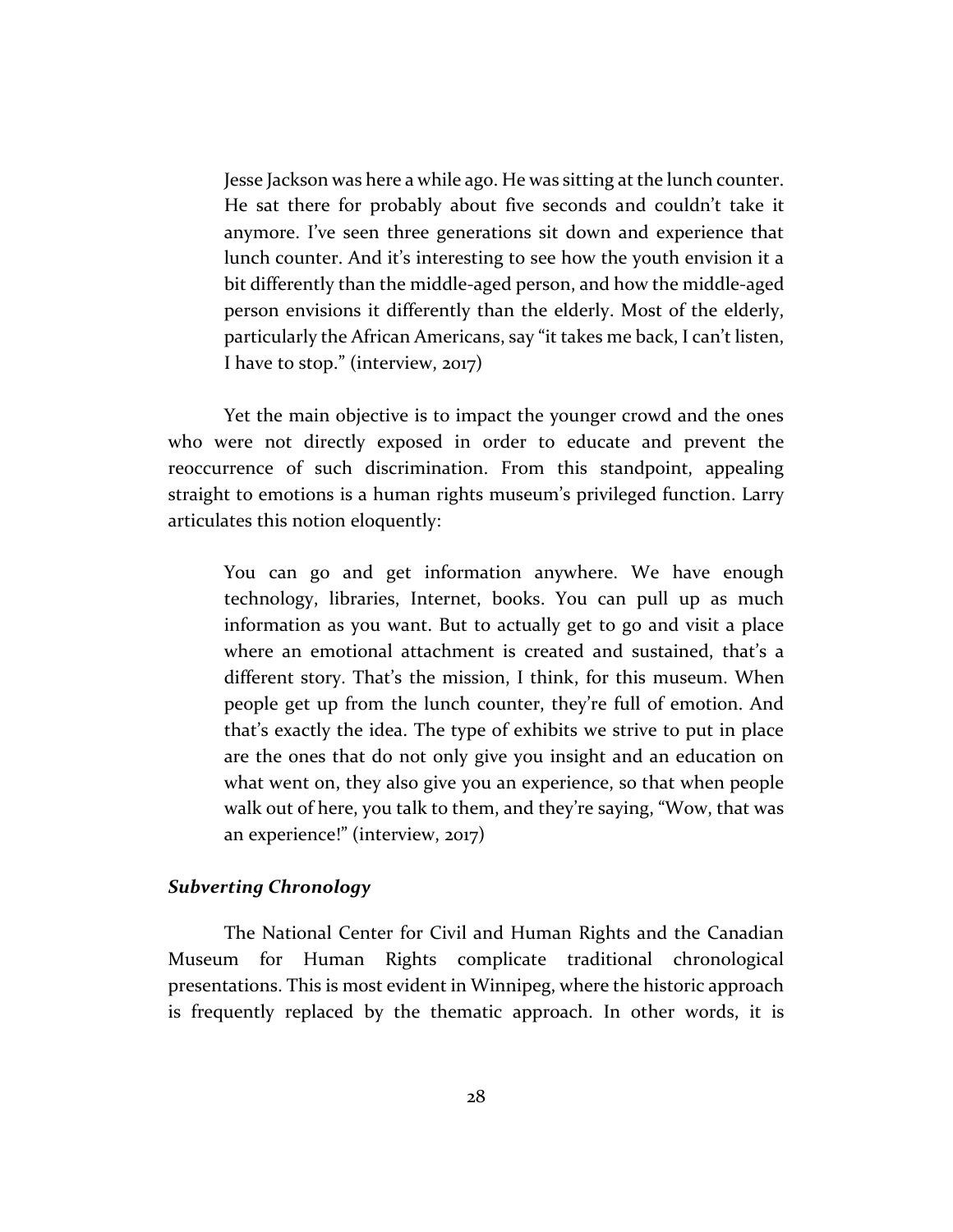primarily the subject matter that structures and connects the content, not just chronology.

The effort to intentionally subvert a strictly chronological understanding and establish subtler correspondences between past and present transpires vividly in the "Canadian Journeys" gallery. Here, numerous displays on human rights abuses and triumphs in Canada comprise a very eclectic mix, where examples from the early colonial era are positioned right next to contemporary struggles and challenges.

Thus, these story alcoves are never aligned in a purely chronological succession. For instance, the alcove on the current epidemic of violence against Indigenous women precedes the one on the Residential Schools Program, which took place many years before. Along the same lines, the section of the museum devoted to analyzing genocides positions these massive tragedies in no distinct chronological order. Rather, they are viewed interconnectedly, as part of the same destructive and prejudiced phenomenon. This dynamic becomes even clearer on the interactive tables, where the trans-Atlantic slave trade is discussed in conjunction with "cultural genocide" in Canada or the Holodomor mass extermination in the Soviet Union. Furthermore, in the same "Breaking the Silence" gallery, portraits of past and present human rights activists share the stage. Consequently, one can find a polyphony of representations and historical moments interacting freely and establishing an engaging whole.

The museum in Georgia adopts a more chronological approach, particularly in the Civil Rights part of the building. This is understandable, given the profile of the institution and the centrality of this historical episode to the overall struggle for social equity in the United States. While the Civil Rights section is more traditional from the standpoint of chronology, the Human Rights gallery complicates the picture. In this sense, the museum places "Offenders" and "Defenders" in close proximity. They share the same space and take up two opposite sides of the gallery. The juxtaposition is both moral and spatial. On one side, Hitler, Stalin, and Pinochet. On the other, Nelson Mandela, Václav Havel, and Eleanor Roosevelt. In between are contemporary activists from the United States and elsewhere. Similar to the Canadian examples, this is another case where a single and relatively small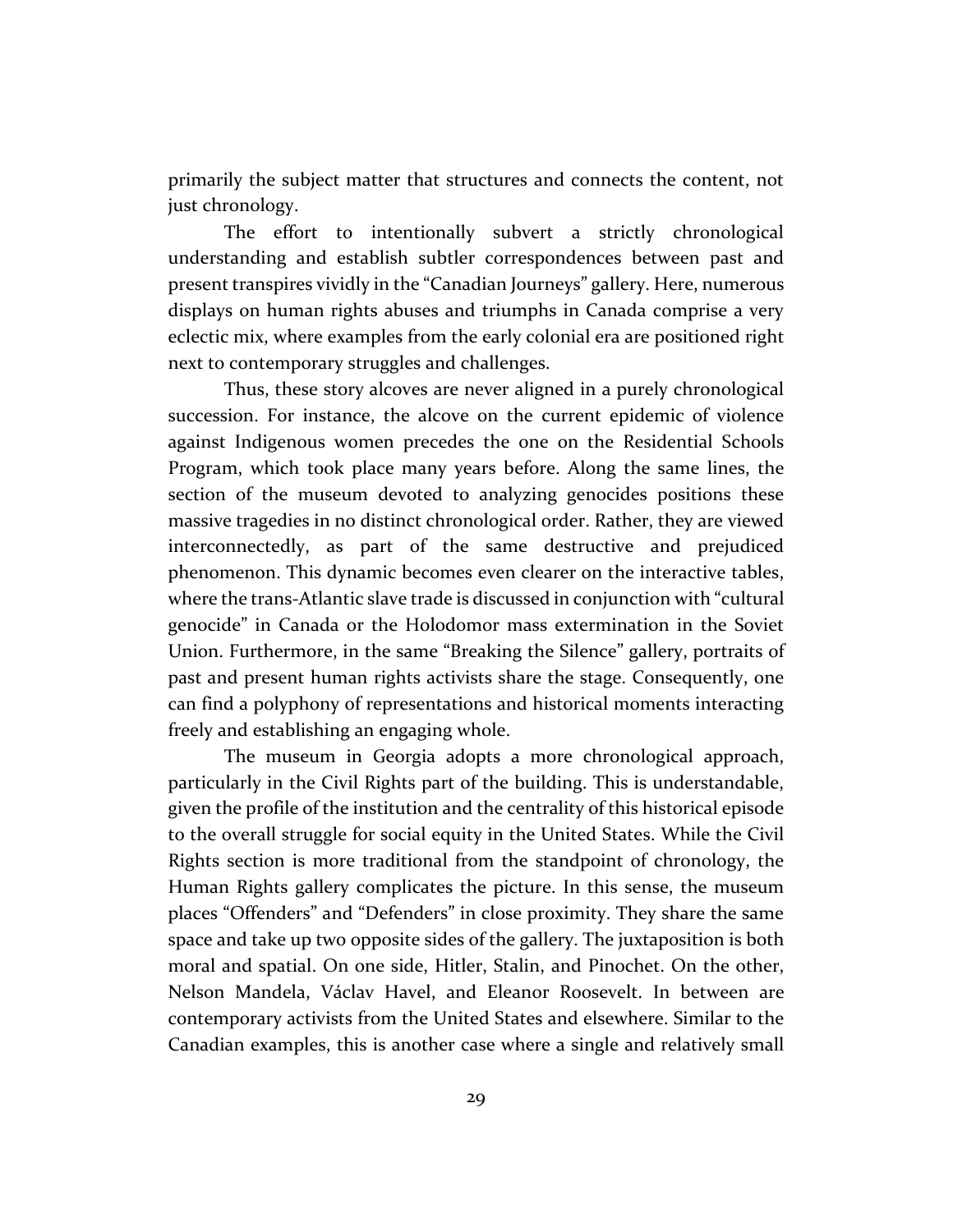space features a multitude of personalities and topics from various historical periods. Instead of isolating them chronologically, the museum chooses to place all of these elements in relation to and in dialogue with one another. As a consequence, visitors are encouraged to establish deeper connections and meditate on the trans-temporality of these phenomena.

What does this subversion of chronology do to memory in the museums? First, paradoxically, it enables the past to permeate the present with even more poignancy. While less chronological, the specific exhibits discussed establish more immediate continuities. They create a real sense of urgency. Second, subverting chronology complicates the idea of progress. Thus, what is underlined is not only breakthroughs but also backtracking, stagnation, regress. The Western metanarrative of constant amelioration faces some serious scrutiny. Third, abuses are no longer viewed as isolated forms of oppression. Rather, they are increasingly perceived as transnational, representing parts of larger systems of oppression.

#### *Beyond Commemoration*

There is a strong and sustained emphasis in both museums on agency and impacting change. From this standpoint, the two institutions strive not only to memorialize various episodes in the story of human rights, but also to empower. At their best, the National Museum for Civil and Human Rights and the Canadian Museum for Human Rights employ memory to create a critical praxis of recollection, reflection, *and* action. The museums' preoccupation goes beyond learning about the past. The superseding goal is to inspire and generate positive change through collective and individual engagement.

The first major argument in this sense has to do with the fact that both institutions constantly strive to balance discussions of abuses with exemplifications of smaller or bigger triumphs. While Atlanta juxtaposes "Offenders" and "Defenders," as pointed out earlier, most of the space in the Human Rights gallery is dedicated to the actions of the latter group. When contemporary violations are analyzed, efforts are invariably made to underline that there are individuals and groups working intensely to remedy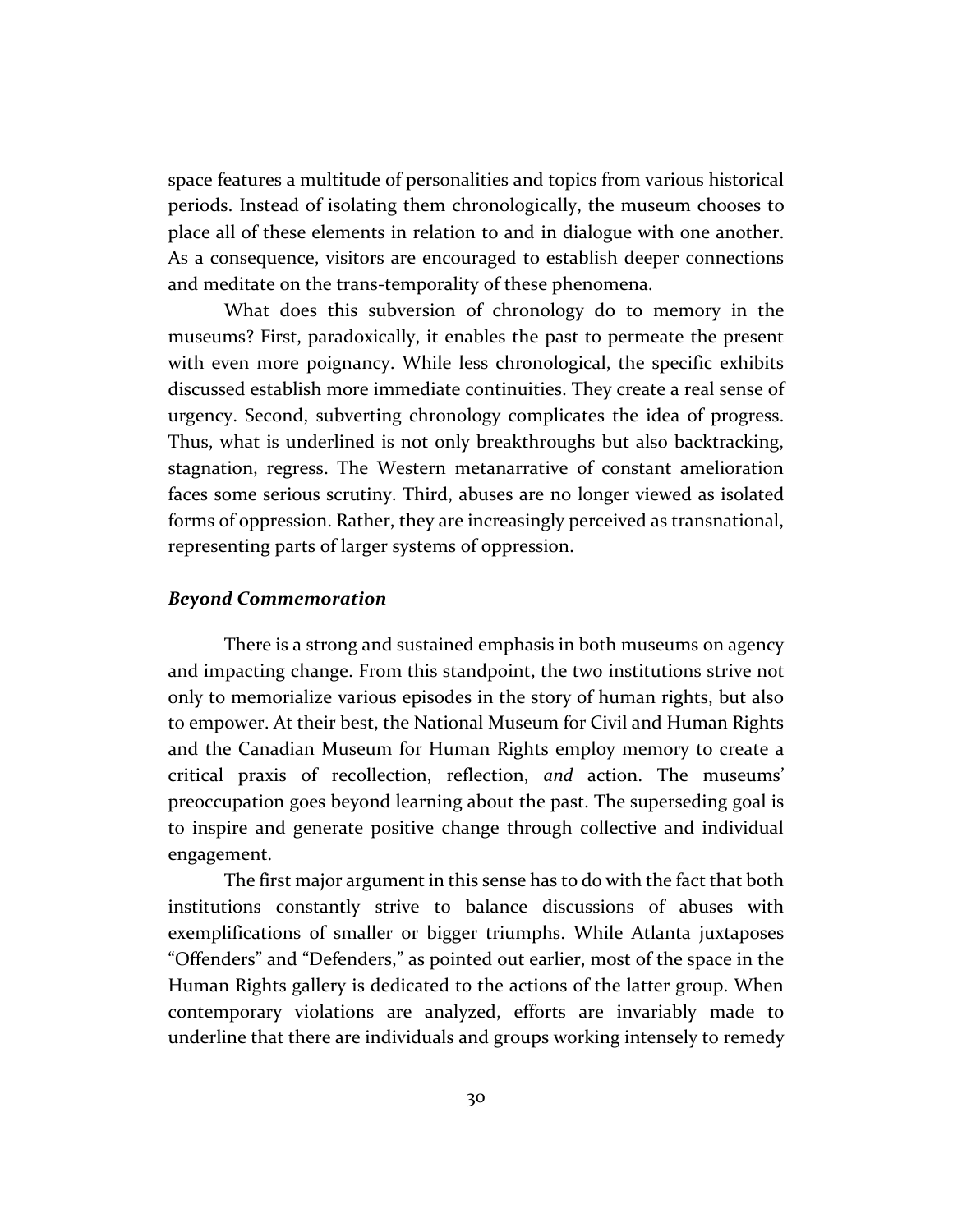these problems and that positive change is always possible and can be attained. In other words, the conclusion is conducive to agency, not passivity or fatalism. A very similar approach can be noticed at the Canadian Museum for Human Rights. In this sense, Tracy, a staff member, provides an articulate explanation: "Some describe us as the Museum of Human Rights. But we're not a museum of human rights, we're *for* human rights. We do encourage a bit more of that activist angle and that's where we differ from memorials" (interview, 2017).

Appeals to agency punctuate the visitor experiences in Atlanta and Winnipeg at every turn. For example, besides several very direct pleas to conscience and responsibility, the museum in Georgia weaves the element of agency into many of the activities. As an example, every exploration of topics such as poverty, education, or health on the interactive tables in the Human Rights gallery includes an emphasis on individual engagement. In the rubrics "Act! Take Action," visitors are provided with specific suggestions designed to get them involved immediately with impacting societal change.

Along the same lines, the Canadian institution incorporates agency into a multitude of displays. One of the most engaging cases can be found in the "Actions Count" gallery, which reveals the courageous activism of many average Canadians, a lot of them children or adolescents. Here, another interactive table confronts visitors with a variety of human rights problems affecting Canadian communities. In this exercise, visitors can attempt to resolve them virtually by organizing a fundraiser, starting an organization, or bringing attention to the issue through other means. The idea is to show that there are always practical solutions if one has enough creativity and determination. A quote from the writer Simone de Beauvoir frames the exhibit: "The present is not a potential past; it is the moment of choice and action" ("Canadian Museum for Human Rights," 2017).

The second major argument in favor of memory as agency relates to the conclusion of both museum visits. The final stop in each of the museums is one of reflection, self-expression, and personal empowerment. At the National Center for Civil and Human Rights, this is represented by the "Share Your Voice" room, a space where visitors can leave a message of hope and convey their feelings about the visit. Entitled "I Am," these video testimonials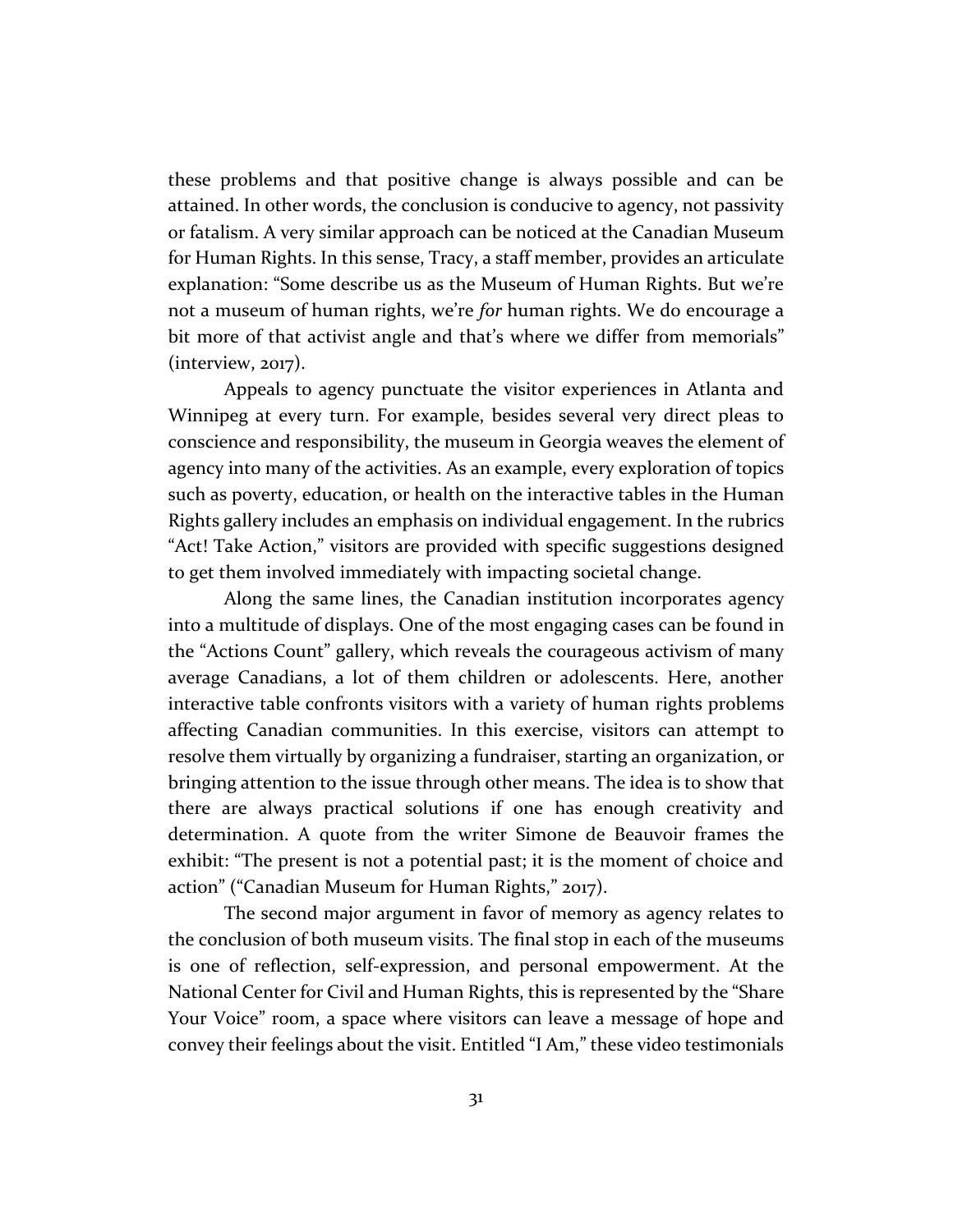are structured to resemble the format of the ones displayed earlier in the museum, which featured people who have dealt with adversity and are fighting for equity in their societies. At the Canadian Museum of Human Rights, the concluding gallery is "Inspiring Change." This space serves two functions. One is to present examples of social movements and activists who have prevailed in their struggles to influence the status quo. For instance, South Africa's anti-apartheid movement is among these illustrations. The other function is to embolden visitors to "Join the Conversation" by writing down and posting what terms such as 'reconciliation' or 'respect' entail to them. Furthermore, museum-goers are also encouraged to share how the visit inspired them to take action. The only platform above this exhibit is Israel Asper's 'Tower of Hope' – a glass spire 100 meters high.

Indeed, more than anything else, memory in the two human rights museums is intended to be a motivational force.

#### **Conclusion: Bypassing the Intellect in the Postmodern Human Rights Museum**

Some contemporary museums, such as the ones in Atlanta and Winnipeg, no longer engage only with the intellect. As evidenced, an equally important preoccupation of both institutions is to shape emotions and generate strong feelings. The use of lighting and the strategic placement of mirrors, among other ingenious devices, serve to appeal directly to the visitor's affective response. The goal is to create empathy, combined with a proactive sense of responsibility and resolve.

These museums are not defined exclusively by the artifacts they present or the information they convey. Rather, much of the pedagogy of these institutions has to do with providing emotional *experiences*. In this sense, difficulty and unpleasantness are not avoided. On the contrary, there are moments when the learning can be quite traumatic, such as the Lunch Counter in the Atlanta museum.

From the standpoint of designing immersive visits, the role of technology is crucial. Both museums employ technological tools to engage the senses. Placing oneself in the position of the other through the use of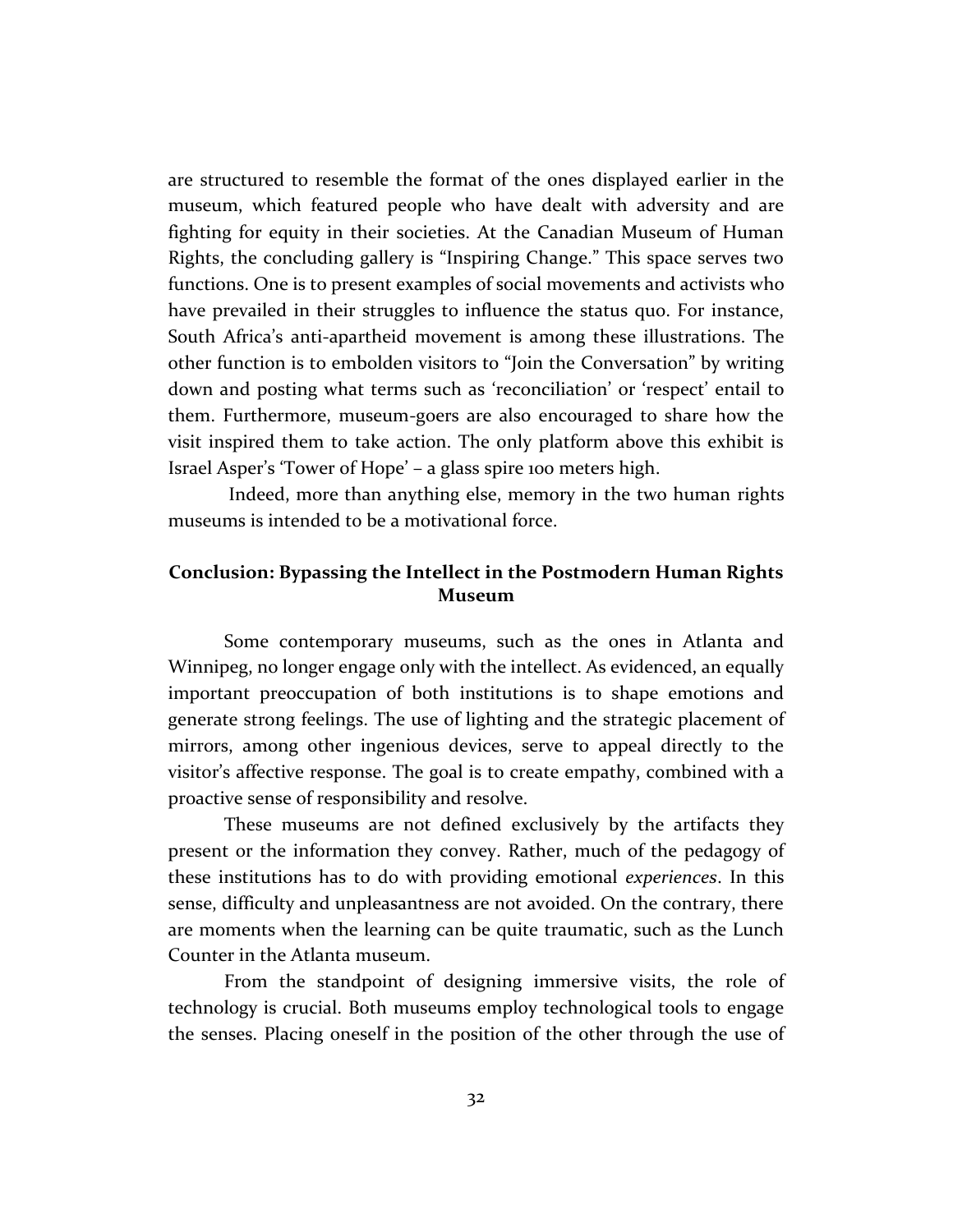technology is featured in Winnipeg and Atlanta to remarkable effect. There is evidence that, when employed with measure and awareness, technology can indeed enhance critical learning by impacting emotions.

Finally, there are places where these postmodern museums fuse past and present and deviate from chronological orthodoxies in order to underline interrelatedness and persistence. In this light, memory is more than remembrance. Memory is the source of agency.

The main implication of these findings for human rights education in general is that the type of "sentimental education" (Rorty, 1998) practiced in these museums can be just as important and powerful, if not more impactful, than the information-based approach of more formal pedagogical settings.

The storytelling, emotional identification, and sentimental education framework is one that can inform a contemporary reconceptualization of human rights education. At their best, museums such as the NCCHR in Atlanta and the CMHR in Winnipeg design learning experiences capable of providing visitors with emotional, kinesthetic, and visual identification with victims of oppression and activists for social justice and equity. This is a salutary restoration of the importance of feelings in learning considering that, as Jonathan Rutherford writes, "In the gendered nature of the theoretical discourses we've inherited, emotion has always been subordinate to rationality" (1990, p. 23). Indeed, as Rorty (1998) concludes, "sentimentality may be the best weapon we have," (p. 182).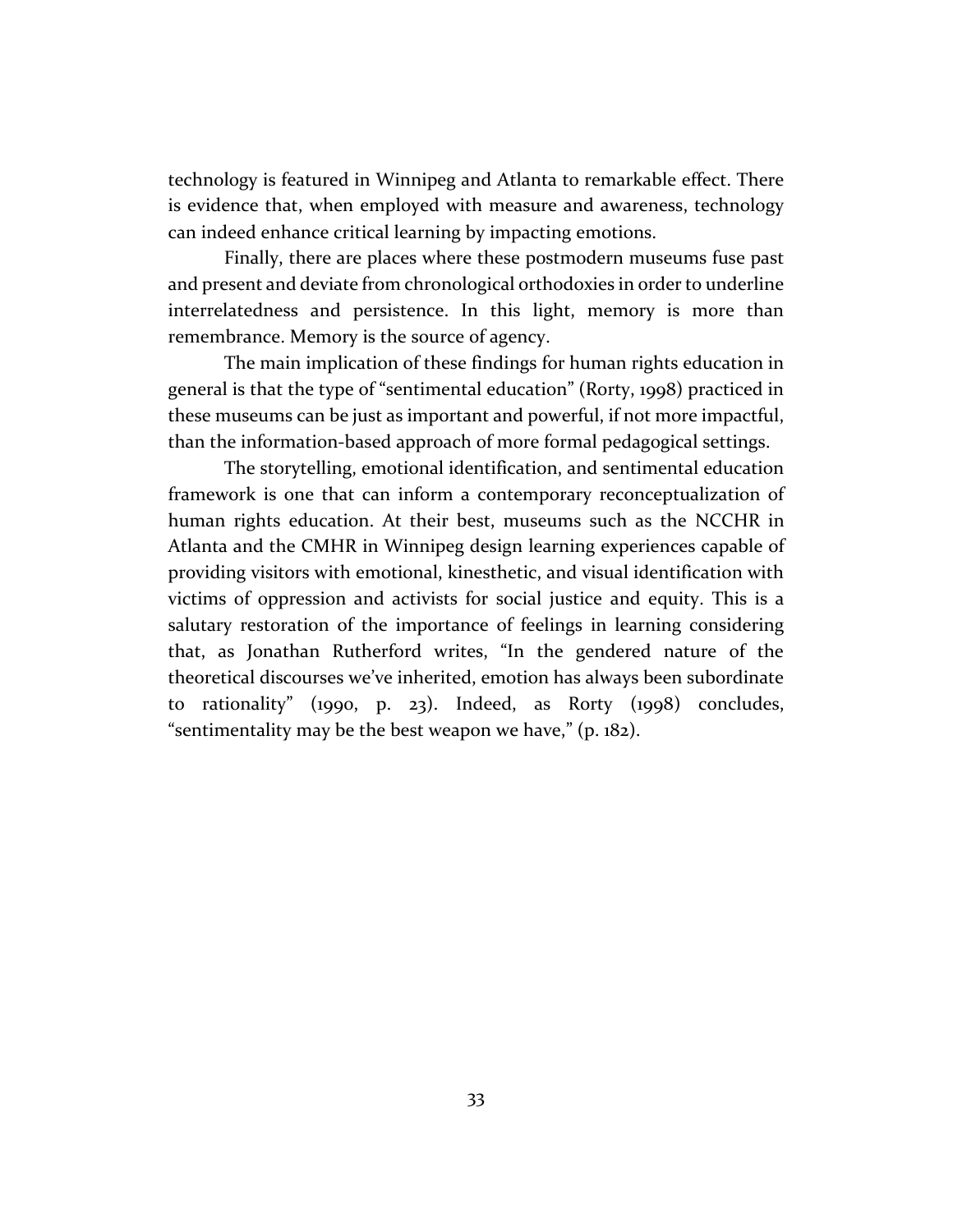#### **References**

- Arnold-de Simine, S. (2013). *Mediating memory in the museum: Trauma, empathy, nostalgia*. Palgrave Macmillan.
- Bhabha, H.K. (1994). *The location of culture*. Routledge.
- Blankenberg, N. (2016). Learning for change. In King, B. and Lord, B. (Eds.), *The manual of museum learning*. Rowman & Littlefield.
- Bruyneel, K. (2007). *The third space of sovereignty: The postcolonial politics of U.S.- Indigenous relations*. University of Minnesota Press.
- Busby, K., Muller, A., & Woolford, A. (2015). *Introduction: The idea of a human rights museum*. University of Manitoba Press.
- Carter, J. (2015). The museology of human rights. In Busby, K., Muller, A., and Woolford, A. (Eds.), *The idea of a human rights museum*. University of Manitoba Press.
- Coleman, C. S. (2006). Learning by looking: The future of museums. In Genoways, H.H. (Ed.), *Museum philosophy for the twenty-first century*. Rowman & Littlefield.
- Crane, S. A. (2000). *Museums and memory*. Stanford University Press.
- Dubin, S.C. (1999). *Displays of power: Memory and amnesia in the American museum.* New York University Press.
- Duffy, T.M. (2001). Museums of human suffering and the struggle for human rights. *Museum International*, Vol. 53(1).
- Falk, J.H. (2009). *Identity and the museum visitor experience*. Left Coast Press.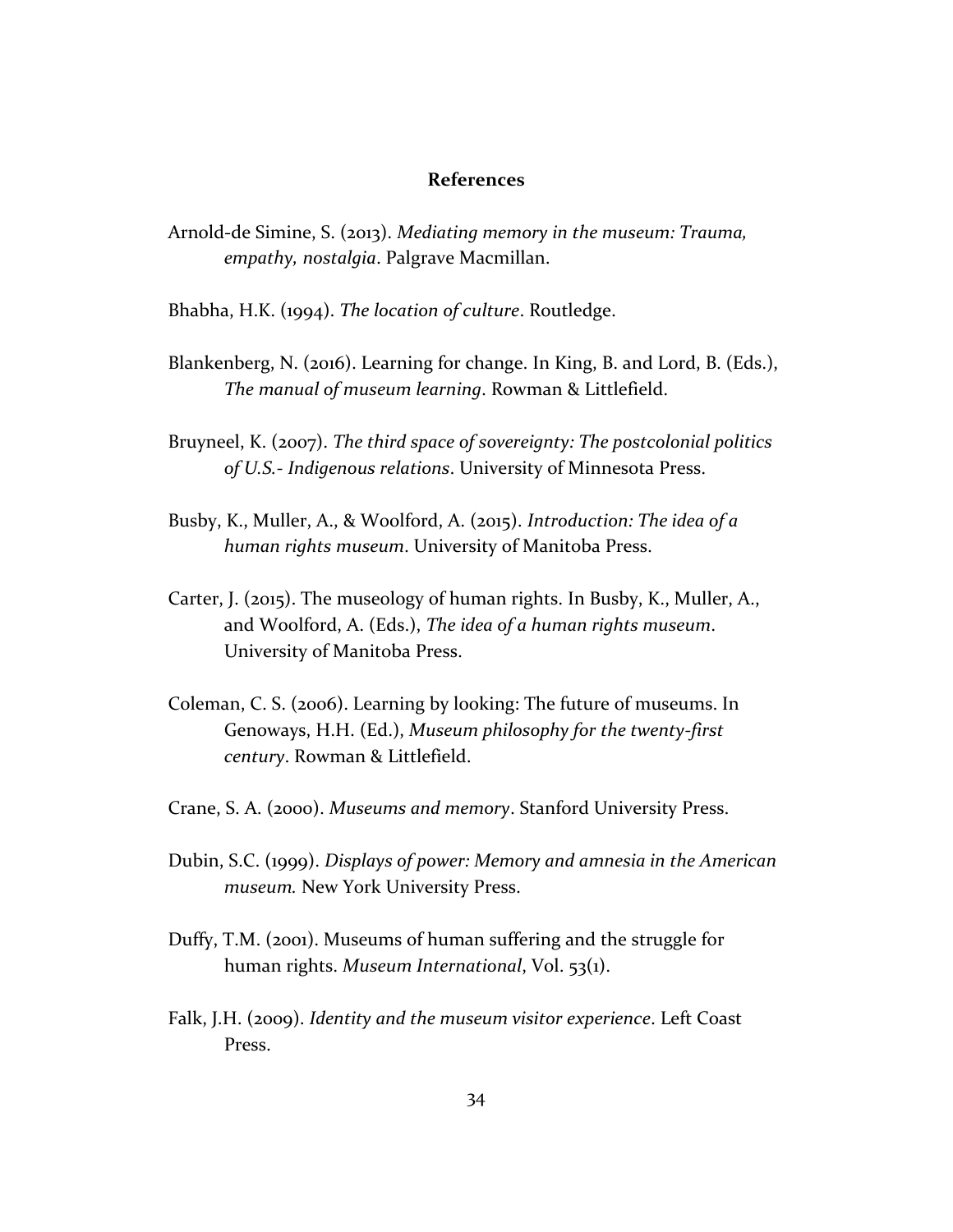- Falk, J.H. & Dierking, L.D. (2013). *The museum experience revisited*. Left Coast Press.
- Fehr, M. (2000). Curious cabinets and imaginary museums. In Crane, S.A. (Ed.), *Museums and memory*. Stanford University Press.
- Fleming, D. (2012). Human rights museums: An overview. Curator, Vol.  $55(3)$ .
- Harvey, D. (1973). *Social justice and the city*. The Johns Hopkins University Press.
- Hein, H. (2006). Assuming responsibility. In Genoways, H.H. (Ed.), *Museum philosophy for the twenty-first century*. Rowman & Littlefield.
- Jacob, G. (2015). Overcoming illiteracy in idea-driven museums: A curatorial conundrum. In Busby, K., Muller, A., and Woolford, A. (Eds.), *The idea of a human rights museum*. University of Manitoba Press.
- Janes, R.R. (1997). *Museums and the paradox of change: A case study in urgent adaptation*. Glenbow.
- King, B. (2016). Introduction. In King, B. and Lord, B. (Eds.), *The manual of museum Learning*. Rowman & Littlefield.
- Logan, W. & Reeves, K. (2008). *Places of pain and shame: Dealing with difficult heritage*. Routledge.
- McGlone, P. (2016, April 17). African American Museum Designed with Emotions in Mind. *Washington Post* [https://www.washingtonpost.com/lifestyle/style/african-american](https://www.washingtonpost.com/lifestyle/style/african-american-museum-designed-with-emotions-in-mind/2016/04/17/6cdbedaa-f1dc-11e5-a61f-e9c95c06edca_story.html)[museum-designed-with-emotions-in-mind/2016/04/17/6cdbedaa](https://www.washingtonpost.com/lifestyle/style/african-american-museum-designed-with-emotions-in-mind/2016/04/17/6cdbedaa-f1dc-11e5-a61f-e9c95c06edca_story.html)fidc-11e5-a61f-e9c95co6edca\_story.html